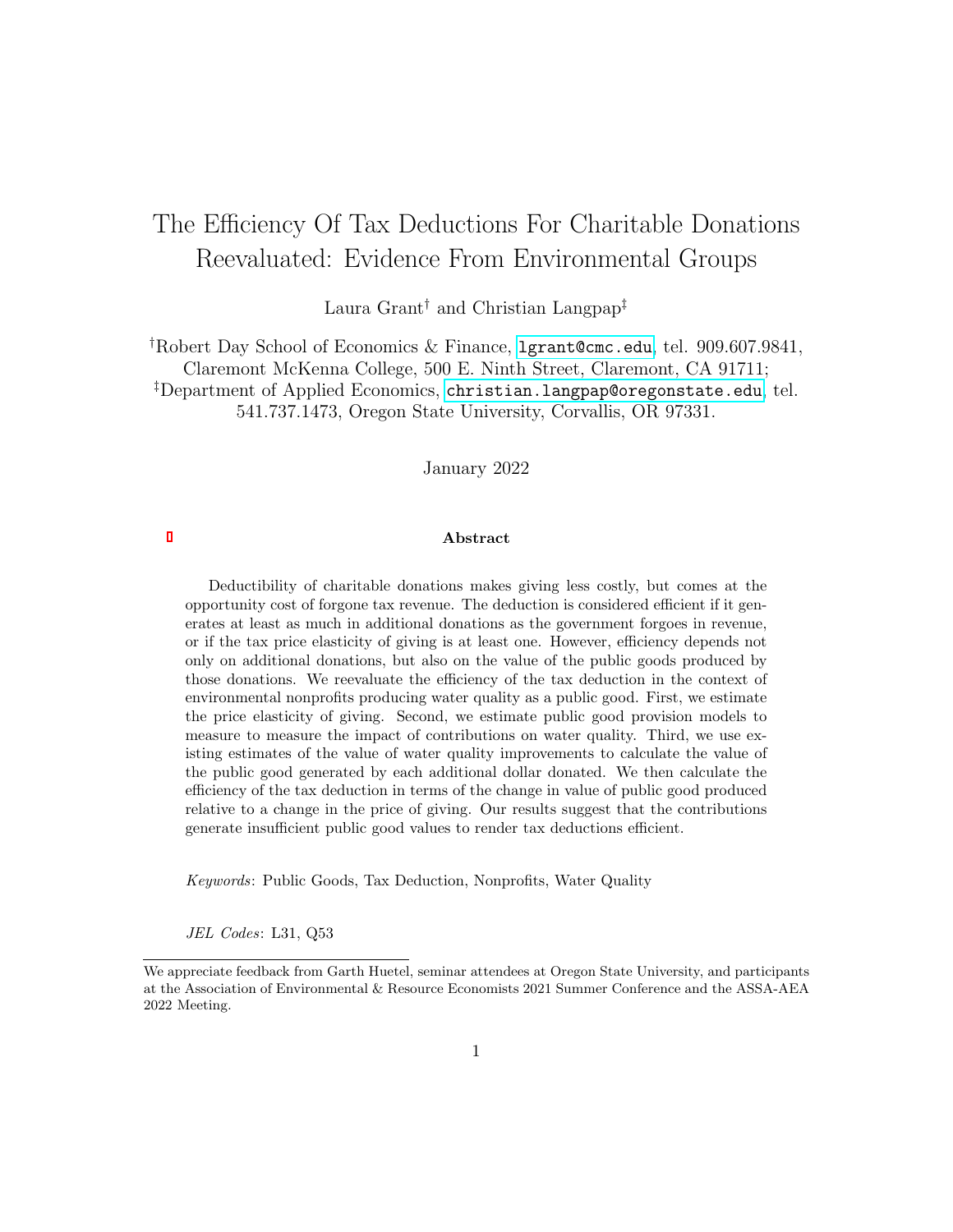### 1 Introduction

In the U.S., taxpayers may deduct their donations to nonprofit organizations registered with the Internal Revenue Service (IRS) as public charities. Controversy has plagued this tax deductibility policy since its inception in 1917. Legislators argued then that preferential treatment would boost private giving by the wealthy, a primary source of financial support for worthy causes that would otherwise suffer [\(Aprill, 2000\)](#page-26-0). Lacking further compelling rationale, current government officials regularly debate the advantages of the charitable deduction, calling for amendments that range from capping the deduction to abolishing it. Deductibility makes giving less costly for donors, proportional to their marginal tax rate. For instance, if an individual's tax on their last dollar of income is 35%, donating \$100 to a nonprofit costs \$65; the "price" of giving a dollar is 65 cents. However, there is a trade-off, as deductions of charitable donations come at the opportunity cost of collecting tax revenue. The deduction is considered treasury efficient if it generates at least as much additional donations to nonprofits as the government forgoes in tax revenue. Accordingly, much of the empirical research on tax deductibility estimates the effects of changes in tax rates on donors' contributions, measured as the price elasticity of giving. Most of this literature finds the deduction is at least treasury neutral; that is, one dollar of tax revenue forgone generates at least one dollar of contributions.

Yet, the 1.5 million nonprofit organizations in the U.S. do more than collect contributions [\(National Center for Charitable Statistics, 2019\)](#page-28-0). Many of them supply public goods and services, stepping in to fill gaps left by markets, government agencies, and the political process. Treasury efficiency neglects the actual provision of public goods by implicitly assuming that one additional dollar of donations translates into an additional dollar of public good provision. The efficiency of the tax deduction needs to consider not only the donations generated, but also the amount of public goods produced by those donations, as measured by the value of those public goods.

The purpose of this paper is to examine whether considering the outcomes of charitable giving can alter conclusions about efficiency. We reevaluate the efficiency of the tax de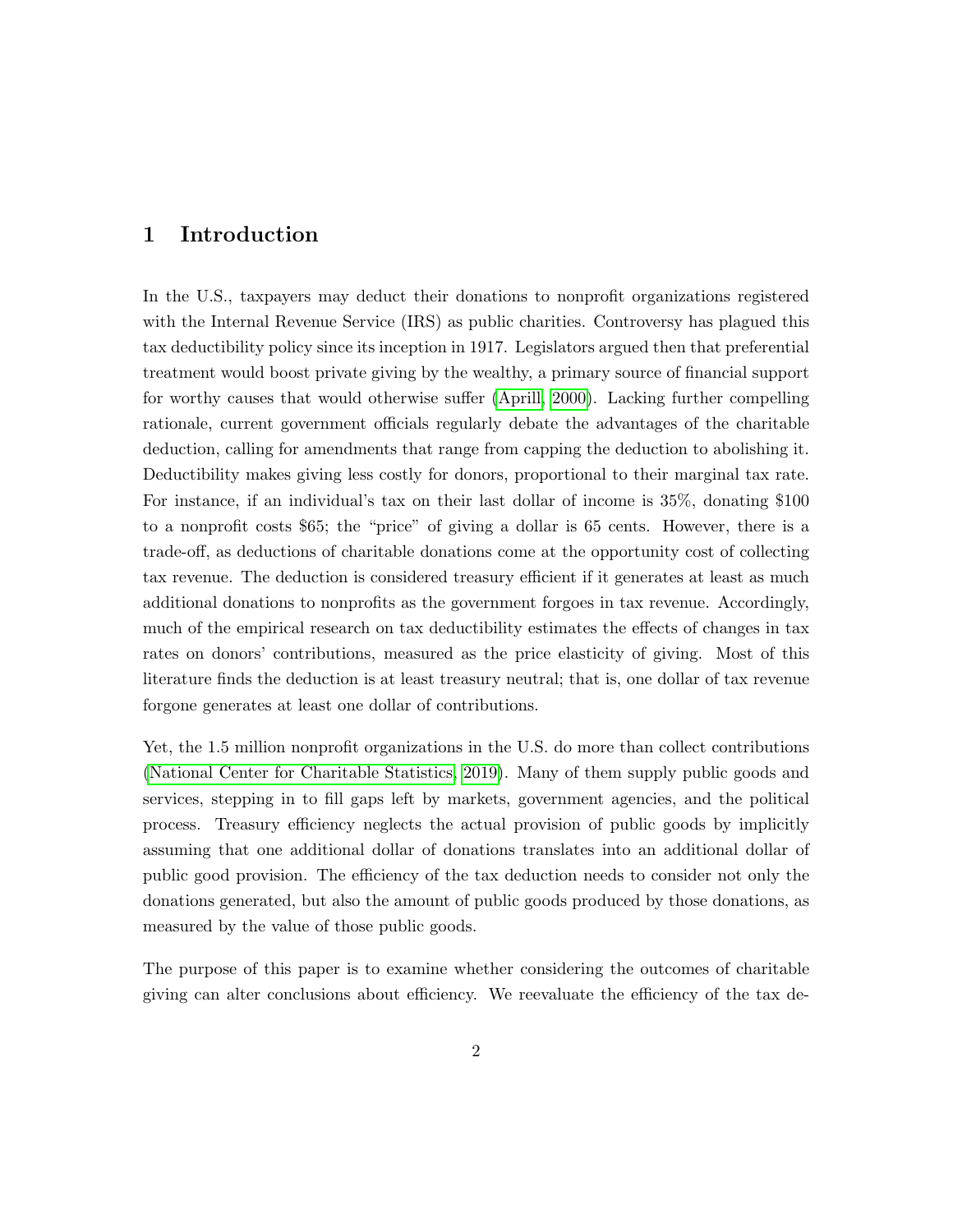duction by calculating a price elasticity for the value of the public good: the percentage change in the value of the public good induced by a one percent decrease in the price of giving. We use donations to environmental nonprofits focused on water resources, which affects the public good of the water quality of rivers, streams, lakes and other surface water bodies. Currently, over 25,000 environmental groups exist within the U.S., as registered by the Internal Revenue Service (Guidestar 2019). In 2020, donors gave over \$16 billion to these nonprofits, an increase of 10% relative to the preceding year [\(Center on Philanthropy](#page-27-0) [at Indiana University, 2021\)](#page-27-0). We focus on the value of public goods provided by contributions to these nonprofits, and do not set out to compare it with public goods generated by additional tax revenue. Measuring the effects of government expenditures on water quality is beyond the scope of this paper, but we examine how assumptions about the use of the marginal dollar of tax revenue affect our conclusions in the Discussion section.

We build on seminal work by [Duquette \(2016\)](#page-27-1), who examines how tax incentives affect donations to nonprofits using a panel of reported contributions from the organizations' IRS filings. We implement two sets of econometric models. The first set provides panel estimates of the price elasticity of giving to environmental nonprofits. The second set estimates public good provision, using instrumental variable techniques to measure the impact of these contributions on water quality. We then turn to other literature, finding estimates of the value of water quality improvements measured through their impact on home prices and on demand for water recreation. We multiply the impacts to calculate the total effect of changes in the price of giving on the value of the public good.

This paper makes several contributions. First, the paper contributes to the literature that evaluates the tax deductibility of donations; we provide a summary in the next section that expands on the meta-analysis by [Peloza and Steel \(2005\)](#page-28-1). To our knowledge, we are the first to extend the traditional analysis of efficiency to include the value of public goods generated by nonprofits. We also contribute to the growing literature on environmental nonprofits and provision of public goods. [Sundberg \(2006\)](#page-29-0) examines the relationship between public goods provided by preservation of open space and land trust membership. He finds evidence that members of most trusts are motivated by reasons related to the public good nature of preservation, such as members' unwillingness to free-ride or because of impure altruism. [Albers et al. \(2008\)](#page-26-1) analyze the relationship between land trust conservation decisions and the location of public conservation land. They find evidence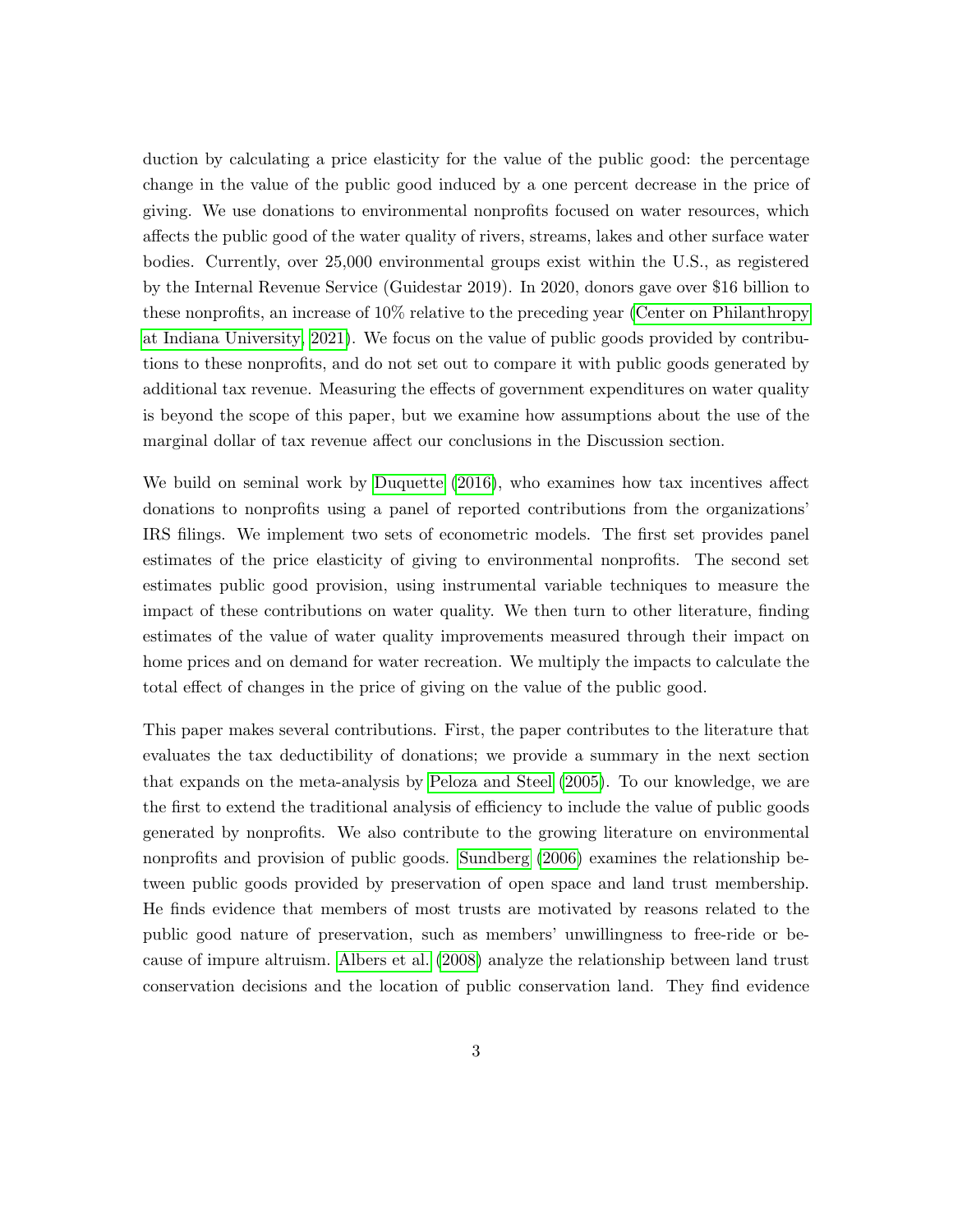that privately protected areas are clustered in space, and that public protection can either stimulate or stifle nearby conservation. [Parker and Thurman \(2011\)](#page-28-2) examine the effects of federal land programs on private conservation by land trusts. They find evidence of crowding-in of private conservation by federal conservation programs, and crowding-out by federal landholdings. [Kosnik \(2006\)](#page-28-3) investigates the sources of regulatory delay in dam relicensing by the Federal Energy Regulatory Commission. She finds that environmental groups slow down the relicensing process, because some groups may trade off increased regulatory speed for additional environmental mitigation requirements. [Grant and Grooms](#page-27-2) [\(2017\)](#page-27-2) find evidence that the presence of environmental groups reduces regulatory inspections and increases compliance in the context of the Clean Water Act. [Grant and Langpap](#page-27-3) [\(2020\)](#page-27-3) present evidence that local water quality affects contributions to environmental nonprofits, as well as their fundraising expenditures. We expand on previous work, which shows that environmental group presence and expenditures increase water quality in a watershed [\(Grant and Langpap, 2019\)](#page-27-4). In this paper, we estimate the effects of contributions to environmental nonprofits on a broader set of water quality measures and we bring in values from the environmental valuation literature to calculate the value of the water quality improvements generated by contributions.

Our first set of results indicate that contributions to these environmental nonprofits are price elastic: A one percent decrease in the price of giving translates into as much as a two percent increase in contributions. The traditional interpretation of treasury efficiency would hence indicate that tax deductibility for contributions to these nonprofits is efficient. However, our remaining results illustrate how considering the value of the public good could modify this conclusion. A one percent increase in contributions improves water quality by less than a one percent. Furthermore, a one percent increase in water quality translates into less than a one percent increase in home prices and water recreation values. Putting these effects together, a one percent decrease in the price of giving results in less than a one percent increase in the value of the public good. This interpretation hinges on existing estimates of the value of water quality, which come with some caveats. Therefore, we are careful not to claim precisely estimated price elasticities of the value of the public good, or conclusive evidence of inefficiency. Rather, we demonstrate with an empirical example that conclusions about the tax deduction efficiency can hinge on whether we ignore or account for changes in the value of the public good.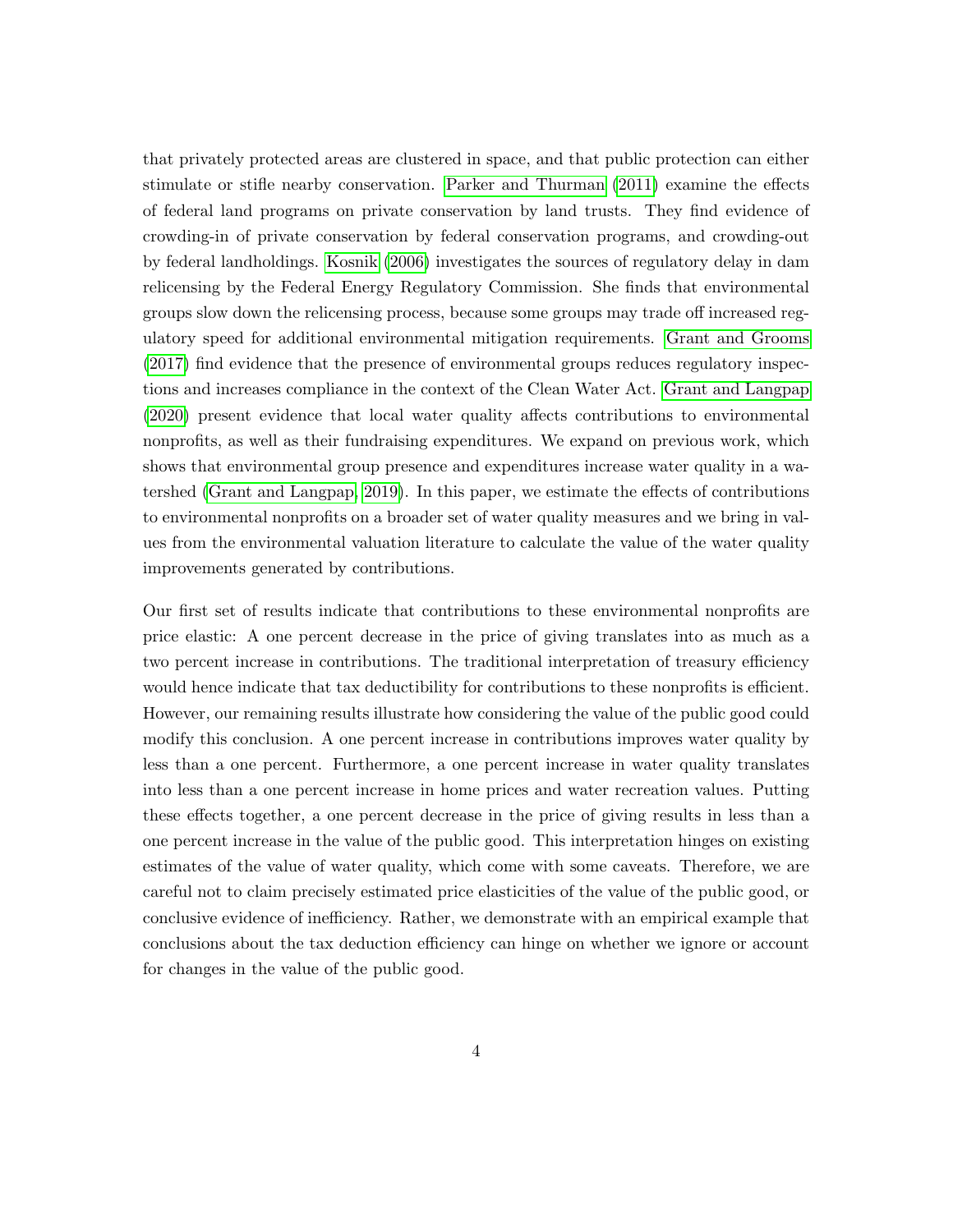The rest of the paper proceeds as follows. In the next section we provide background on the relevant literature and present a simple conceptual framework to motivate our research question. In section 3 we discuss our empirical approach. Then we provide details about the data used in section 4. Section 5 presents our results and sensitivity analysis. In section 6, we interpret and discuss our results. Finally, we summarize and conclude in section 7.

## 2 Background and Conceptual Framework

Here we present the modeling framework and distinguish previous approaches from ours. Economic theory suggests that subsidizing charitable giving through tax incentives is efficient if the resulting increase in donations is larger than the decrease in tax revenue [\(Saez,](#page-29-1) [2004\)](#page-29-1). The standard theory models g as the gift or contribution to a nonprofit, and  $tax$ as the marginal tax rate. When a taxpayer can deduct  $g$  from their taxable income, their tax obligation decreases by  $tax \times g$ . The price of giving is  $1 - tax$ . The net benefit of deductibility for a given tax rate is  $B(tax) = g(tax) - tax \times g(tax) = (1 - tax) \times g(tax)$ . Therefore, the marginal benefit due to a change in the tax rate is

$$
\frac{\partial B(tax)}{\partial tax} = \frac{\partial g(tax)}{\partial tax} - \left[ g(tax) + tax \times \frac{\partial g(tax)}{\partial tax} \right].
$$

This is positive if and only if

$$
\frac{\partial g(tax)}{\partial tax} > g(tax) + tax \times \frac{\partial g(tax)}{\partial tax}.
$$

Or equivalently,

<span id="page-4-1"></span>
$$
\frac{\partial g(tax)}{\partial (1-tax)}(1-tax) < -g(tax) \implies \frac{\partial g(tax)}{\partial (1-tax)}\left(\frac{1-tax}{g(tax)}\right) = \varepsilon < -1, \tag{1}
$$

which indicates that when contributions are elastic in the price of giving, the marginal benefit of deductibility is positive. If this condition is satisfied, a dollar of tax revenue forgone by the government because of the tax deduction results in more than one dollar of additional contributions: The tax deduction is considered treasury efficient.

<span id="page-4-0"></span><sup>1</sup>Note that  $\frac{\partial g(tax)}{\partial ta x} = -\frac{\partial g(tax)}{\partial (1-tax)}$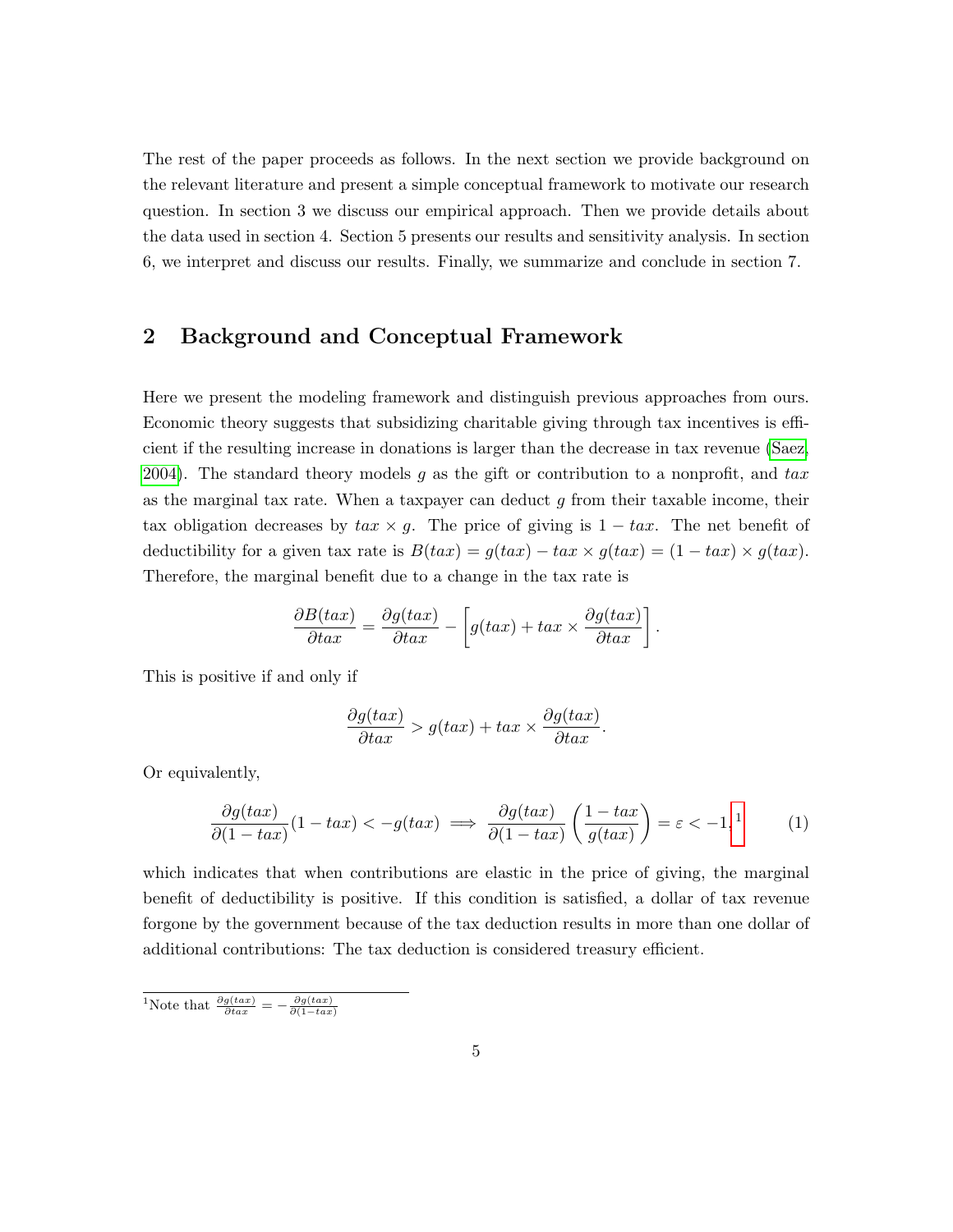A sizable literature examining tax deductibility focuses on measuring whether contributions are price elastic; that is, whether a 1% decrease in the price of giving results in more than a 1% increase in contributions. Much of this work is reviewed in [Peloza and Steel \(2005\)](#page-28-1), a meta-analysis covering 70 studies, which finds elasticities ranging from  $-0.4$  to  $-4$ , with a median of −1.2. The authors conclude that the tax deduction is treasury efficient. More recent literature finds mixed effects. [Bradley et al. \(2005\)](#page-26-2) find a price elasticity of −0.8 using contributions to all charities, and conclude that the tax deduction is inefficient. Then they separately estimate an elasticity of  $-1.3$  using only social welfare organizations, and conclude that the deduction for these contributions may be treasury efficient. [Bakija](#page-26-3) [and Heim \(2011\)](#page-26-3) estimate price elasticities of −1.4 and −1.5. [Fack and Landais \(2010\)](#page-27-5) estimate the effect of tax incentives for charitable contributions in France. Their estimated elasticities range from  $-0.2$  to  $-0.6$ . They argue this is below the optimal level for the French tax credit. [Duquette \(2016\)](#page-27-1) estimates a price elasticity of  $-4$  using contributions to all nonprofits. When he estimates separate models for different nonprofit subsectors, elasticities range from 0 to  $-6$ . Finally, [Galle \(2017\)](#page-27-6) estimates an elasticity of  $-1.4$  for donations, which also provides evidence of the treasury efficiency of the tax deduction. While results vary, tax deductibility for donations hovers around treasury neutrality.

However, unitary elasticity may be an inappropriate benefit-cost threshold for policy evaluation [\(Andreoni, 2006\)](#page-26-4). A shortcoming on the benefit side is the implicit assumption that an additional dollar of donations translates into one additional dollar of public good provision. The assumption can fail for several reasons. First, competition for donors can increase fundraising and non-program expenses to the detriment of program expenses [\(Al](#page-26-5)[dashev and Verdier, 2010;](#page-26-5) [Castaneda et al., 2008;](#page-26-6) [Rose-Ackerman, 1982\)](#page-29-2). Second, the incentive structure of nonprofits is different from that of for-profit firms because no one has claim over residual earnings. As a result, nonprofit managers may have little incentive to manage their organizations efficiently. For instance, residual earnings may be spent on perquisite benefits, at the expense of program operations. Such managerial shortcomings cannot be penalized given there is no market in ownership shares. Furthermore, the tax deduction for donations can reduce donors' incentives to monitor the output resulting from their contributions [\(Castaneda et al., 2008;](#page-26-6) [Glaeser and Shleifer, 2001;](#page-27-7) [Rose-Ackerman,](#page-29-3) [1996;](#page-29-3) [Werker and Ahmed, 2008\)](#page-29-4).

A primary function of nonprofit organizations is to provide public goods considered ben-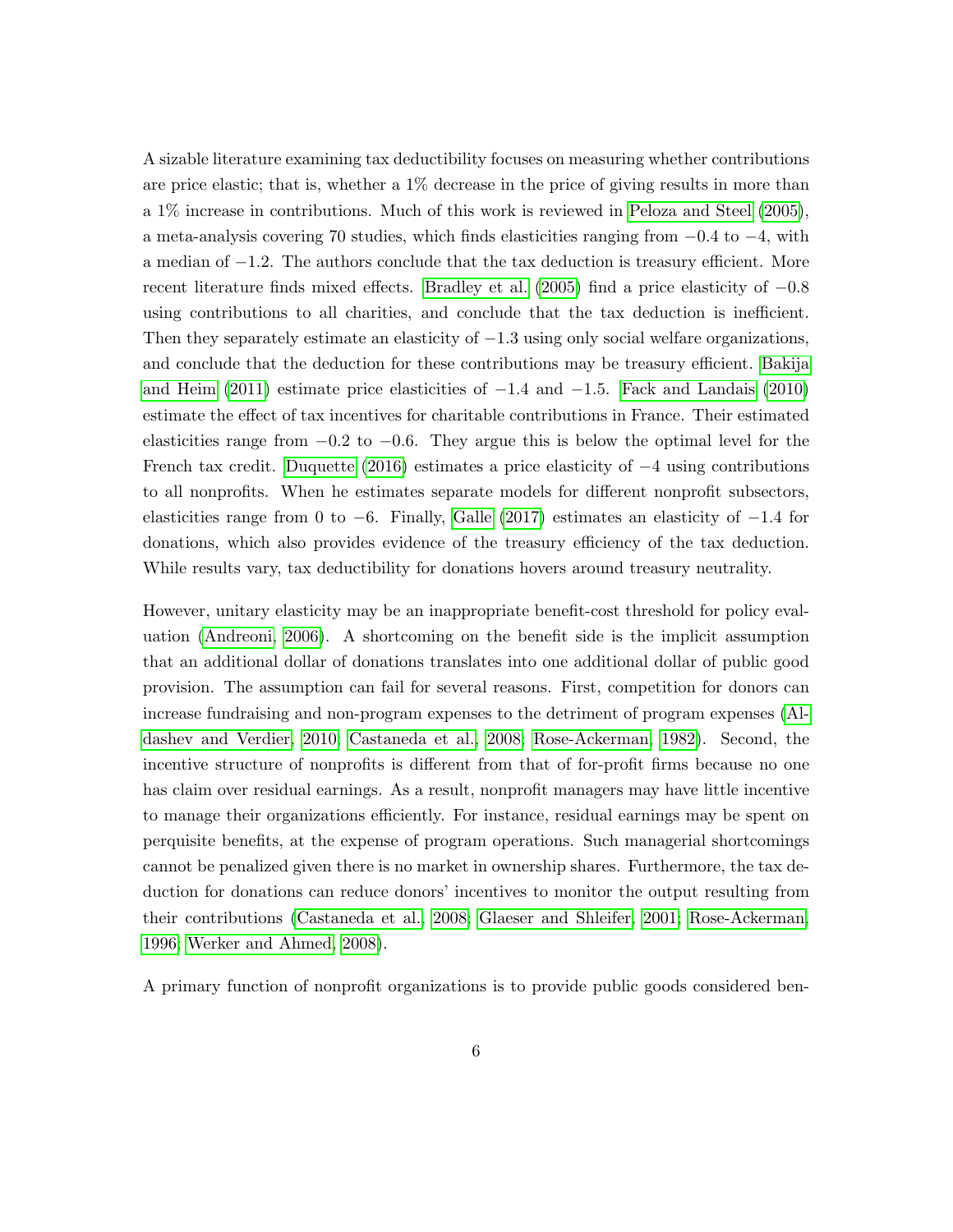eficial for society. The goal of the tax deduction for contributions is to support provision of these public goods [\(Almunia et al., 2020;](#page-26-7) [Okten and Weisbrod, 2000\)](#page-28-4). Regardless of whether a dollar of contributions generates more or less than a dollar of public goods, the efficiency of the tax incentive should be evaluated relative to the value of public goods provided.

To see this, let  $G(tax) = \nu \times f(g(tax))$ , where  $f(g)$  is the production function for the public good, with  $f'(g) = \frac{\partial f(g)}{\partial g} \geq 0$ , and  $\nu \geq 0$  is the per-unit (dollar) value of the public good. Additionally, let  $\alpha = \nu \times f'(g) \geq 0$  be the unit value of the public good generated by donation g. The net benefit of deductibility for a given tax rate is  $B(tax) =$  $G(tax) - tax \times g(tax)$ , and the charitable contribution deduction is efficient if and only if

<span id="page-6-0"></span>
$$
\frac{\partial g(tax)}{\partial (1-tax)} \left( \frac{1-tax}{g(tax)} \right) = \varepsilon < -\frac{1-tax}{\alpha-tax}.\tag{2}
$$

If  $\alpha = 1$  and each dollar of contributions yields a dollar of public good, this reduces to equation [\(1\)](#page-4-1). However, if  $\alpha > 1$  and a dollar of donations generates more than a dollar of public good, the deduction can be efficient even if the elasticity is less than one. On the other hand, if  $\alpha < 1$ , efficiency requires an elasticity larger than one. In either case, focusing on a unitary price elasticity of giving is misleading. This implicitly assumes that the unit value of the public good generated by tax revenue is one. As argued in the Introduction, estimating a value for public goods provided from tax revenue is beyond the scope of this study, and not feasible given data availability. We explore implications of relaxing this assumption in the Discussion section.

We layer in the effects of changes in the price of giving on the actual provision of public goods using a four-step process. First, we estimate a model of contributions to waterfocused environmental nonprofits as a function of the price of giving. This yields an estimate of the price-elasticity for contributions. Following the standard criterion, we would assess treasury efficiency based on the estimated price-elasticity. We add three further steps to the analysis. As a second step, we estimate models of water quality near environmental groups as a function of the contributions received by those groups. This step provides an estimate of the amount of public good provided by the contributions given to these nonprofits. Third, we draw from the non-market valuation literature to find estimates of the impact of water quality on home values and willingness to pay for water recreation.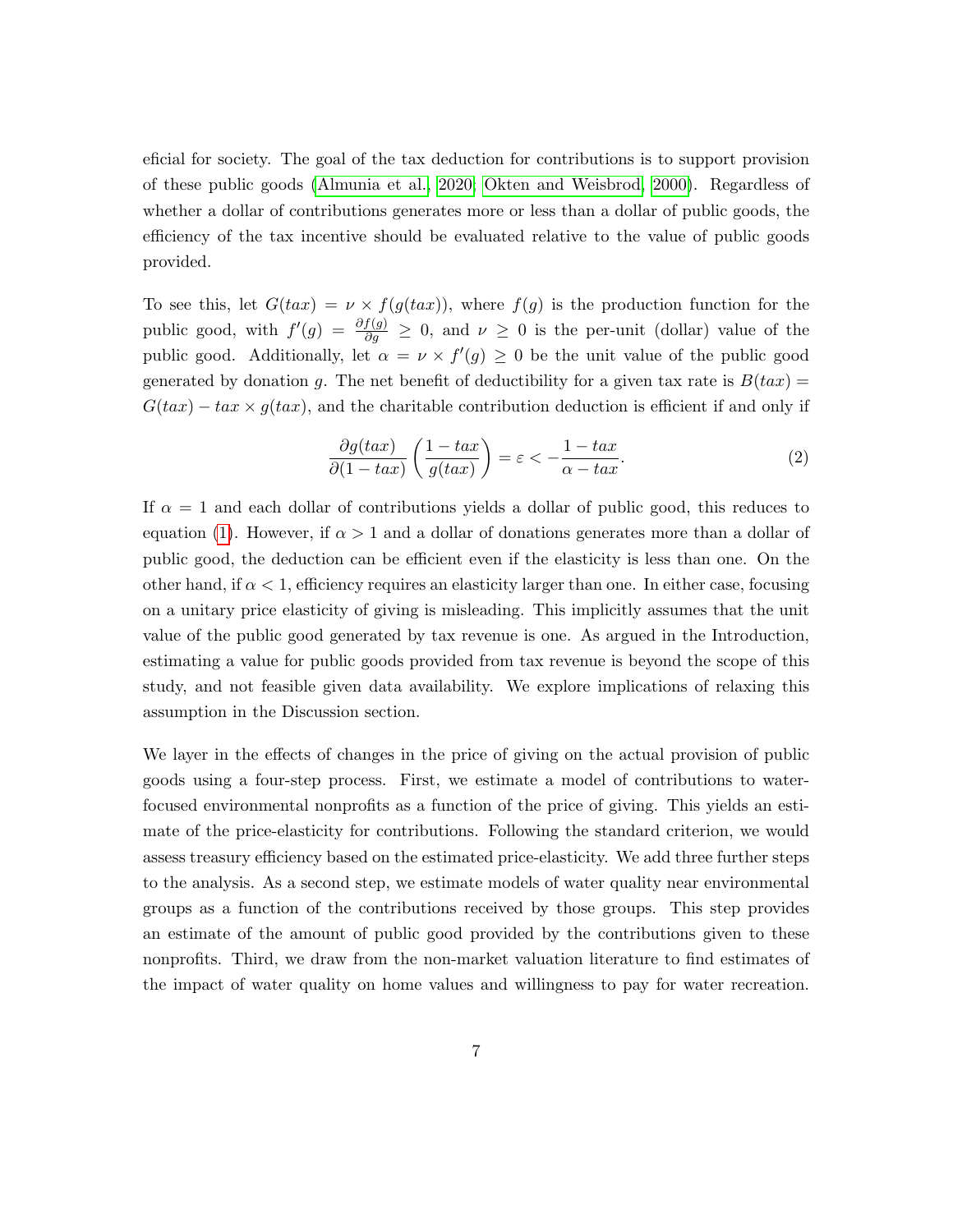This step gives us a measure of the value of the public good generated by contributions to environmental nonprofits. Finally, we combine these estimates to calculate the effect of changes in the price of giving on the value of the public good provided. This process suggests a way to reevaluate the desirability of the tax deduction.

## 3 Empirical Approach

Our goal is to examine how a change in the price of giving impacts the value of the public good provided, and to compare this result with the traditional price-of-giving-elasticity measure. To do so, we estimate two distinct sets of models. First, we estimate the price elasticity of giving. Second, we estimate public good provision models to measure the impact of contributions on water quality.

#### 3.1 Price Elasticity of Giving

We estimate the following regression model to measure the price elasticity of giving:

<span id="page-7-0"></span>
$$
\ln\text{Contributions}_{ist} = \delta_0 + \delta_1 \ln \text{Price}_{st} + \mathbf{G}'_{ist} \Gamma + \mathbf{X}'_{st} \Psi + \eta_i + \tau_t + \epsilon_{ist} \tag{3}
$$

where giving is the dependent variable, measured as the (log of) contributions received by environmental group i, located in state s, in year t. We follow Duquette  $(2016)$  and construct Price<sub>st</sub>, the price of giving for state s in year t, using a nationwide representative sample of households' tax returns, which includes the returns of non-itemizers. State and federal tax rules for every state and year in our study period are applied to this sample of taxpayers to calculate their tax obligations with and without charitable contributions, while keeping taxpayer characteristics constant (more details are provided in the next section). We identify our coefficient of interest,  $\delta_1$ , the price elasticity of giving, using variation in tax price shown in Figure [1.](#page-8-0) Numerous changes in federal and state tax rules occur over the study period: Between 1989 and 2017 there were 29 changes in the federal tax code that could impact the price of giving (an average of 3.6 per year). Some are significant changes, such as the Economic Growth and Tax Relief Reconciliation Act of 2001 or the American Recovery and Reinvestment Act of 2009. While these changes affect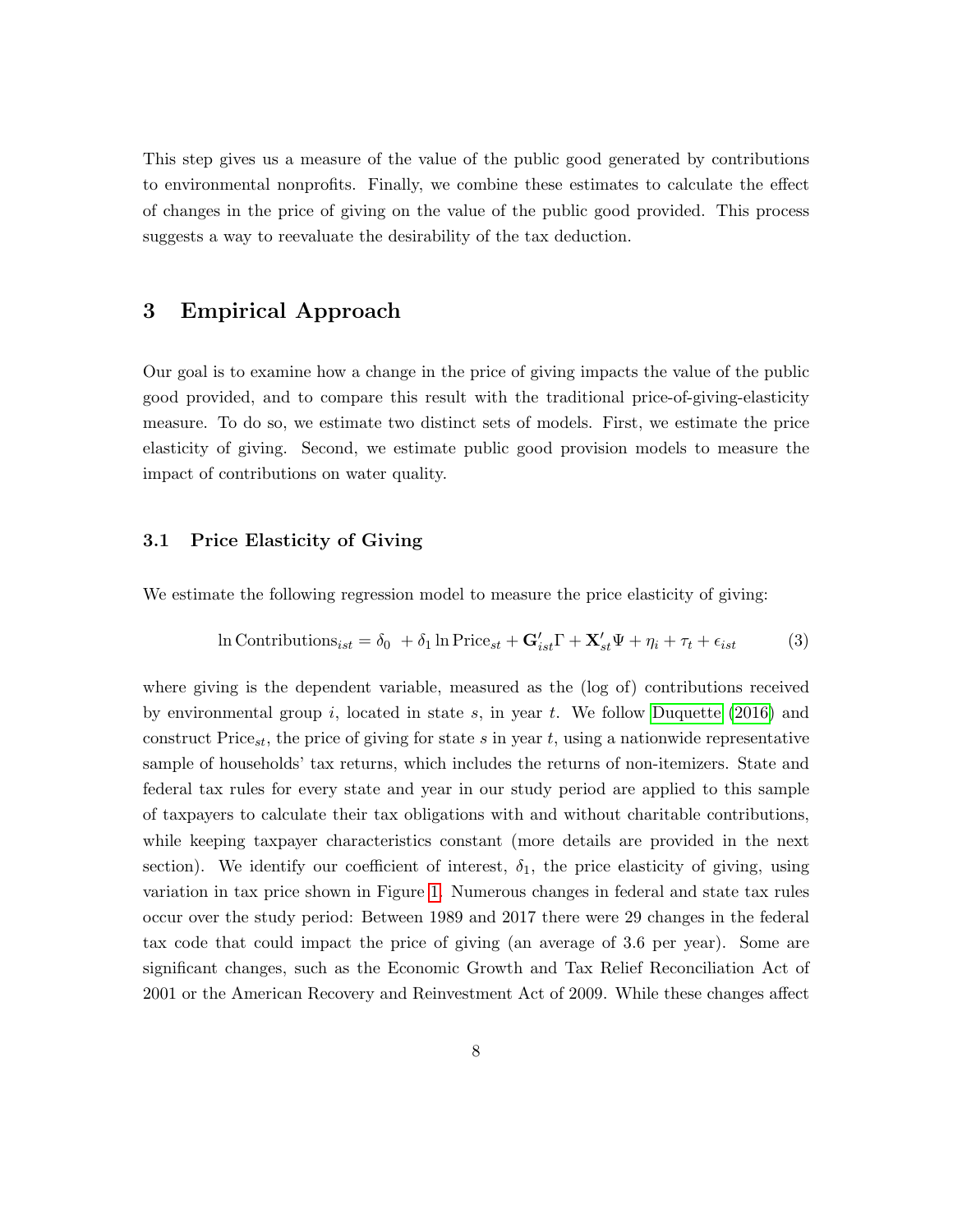<span id="page-8-0"></span>

Figure 1. Distribution of Tax Prices, by State

Note: All years.

all taxpayers, they interact with state-level tax rules in idiosyncratic ways that generate state-specific variation in the price of giving. Additionally, changes in each state's tax rules generate further variation. For instance, in Oregon, a state with substantial variation in the price of giving over time, there are 26 state-level changes during the study period, or approximately three per year. In contrast, Florida has little variation, changing tax rules ten times during the study period, an average of 1.3 times per year.

 $\mathbf{G}_{ist}$  is a matrix of environmental group characteristics (age, fundraising expenditures, assets and liabilities, program revenues); the matrix  $\mathbf{X}_{st}$  contains state characteristics (gross state product, per-capita income, poverty rate, unemployment, population and population density, educational attainment, political inclination, ethnicity); and  $\eta_i$  and  $\tau_t$  are group and year fixed effects. One of our specifications also includes state-level trends.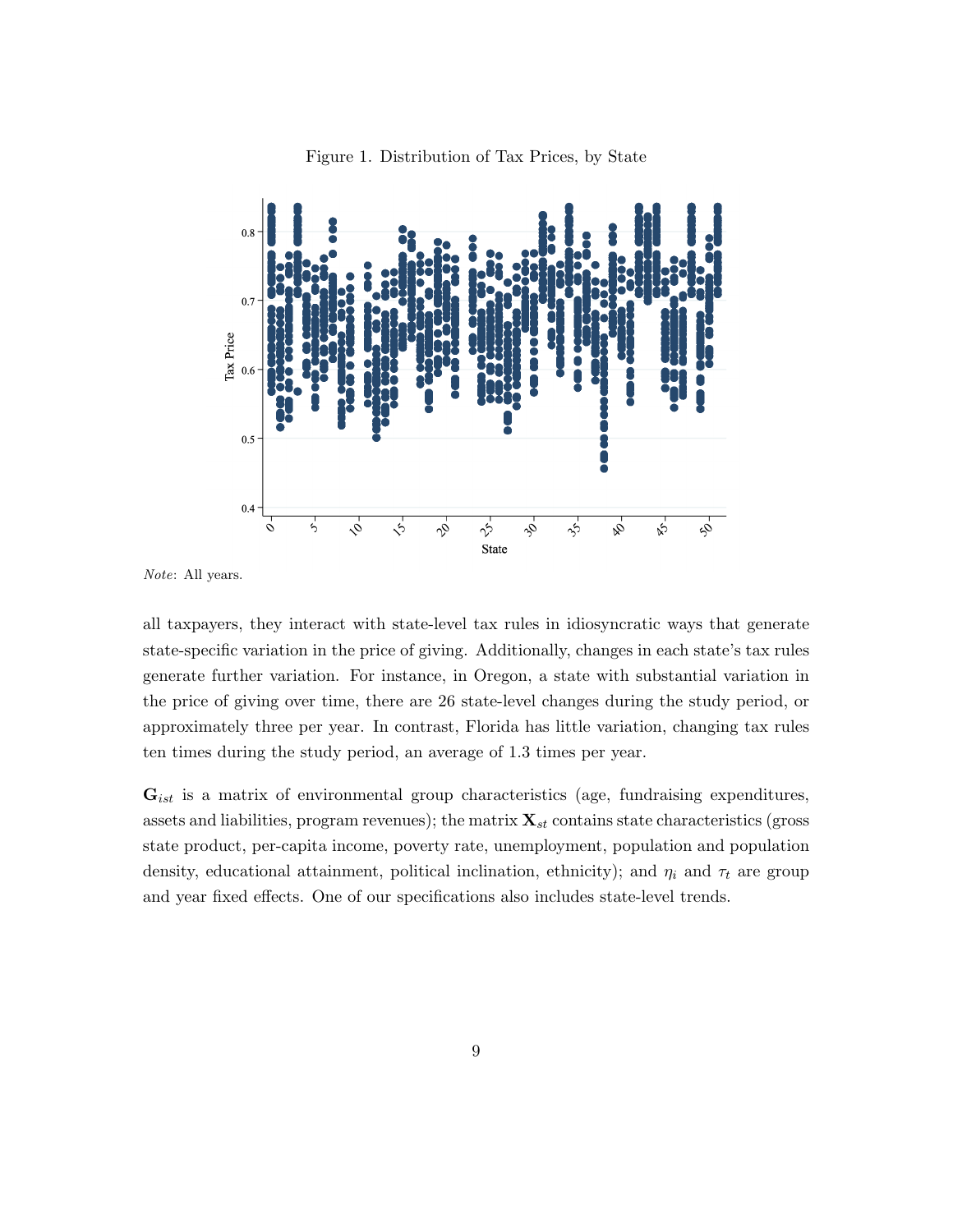#### 3.2 Public Good Provision

We estimate the impact of contributions on public good provision. Our setting is giving to environmental groups and the effect on water quality, using the following model:

<span id="page-9-1"></span>
$$
\ln \text{Water Quality}_{it} = \beta_0 + \beta_1 \ln \text{Contributions}_{it} + \mathbf{X}_{ct}' \psi + \sigma_s + \tau_t + v_{it}. \tag{4}
$$

For the dependent variable, we interchange four characteristics of water quality: dissolved oxygen, temperature, and nitrogen and phosphorus concentrations. Federal agencies monitor water quality at thousands of sites throughout the U.S. We aggregate the data from monitors near group  $i$  to construct metrics for each water quality characteristic specific to year t. We define nearby in two ways, to test for robustness to our choices. One metric is the average of each water quality type for all monitors in the county where the group is located. For the second metric we determine the 40 water-quality monitors that are nearest to each group, based on the latitude-longitude Euclidean distance. In areas where the network of monitors is less dense, we limit the distance between groups and monitors to 150 miles. We then calculate nearest monitor-average water quality using measurements of each type for the entire year. In the sensitivity section we estimate the models using measurements only from the summer, when water quality tends to worsen. The parameter of interest,  $\beta_1$ , is the percentage change in water quality resulting from a one percent increase in contributions to the environmental group.

The matrix  $\mathbf{X}_{ct}$  contains annual county characteristics for county c where group i is located: land use, per-capita income, educational attainment, population density, ethnicity, political inclination, unemployment, precipitation, and the number of Clean Water Act violations in a year. We also include state-level government expenditures on water quality. Finally,  $\sigma_s$  and  $\tau_t$  are state and year fixed effects.<sup>[2](#page-9-0)</sup>

One concern with identifying causal effects of contributions on water quality in Model [\(4\)](#page-9-1) is that contributions to water groups are distributed non-randomly across watersheds. For instance, it is possible that contributions are higher where water quality is poorer and

<span id="page-9-0"></span><sup>&</sup>lt;sup>2</sup>The state is the appropriate level to introduce fixed effects because water quality management decisions are made annually by each state. We also avoid using group fixed effects because they remove the signal we wish to measure in the data (for example, see [www.g-feed.com/2012/12/the-good-and-bad-of-fix](www.g-feed.com/2012/12/the-good-and-bad-of-fixed-effects.html) [ed-effects.html](www.g-feed.com/2012/12/the-good-and-bad-of-fixed-effects.html))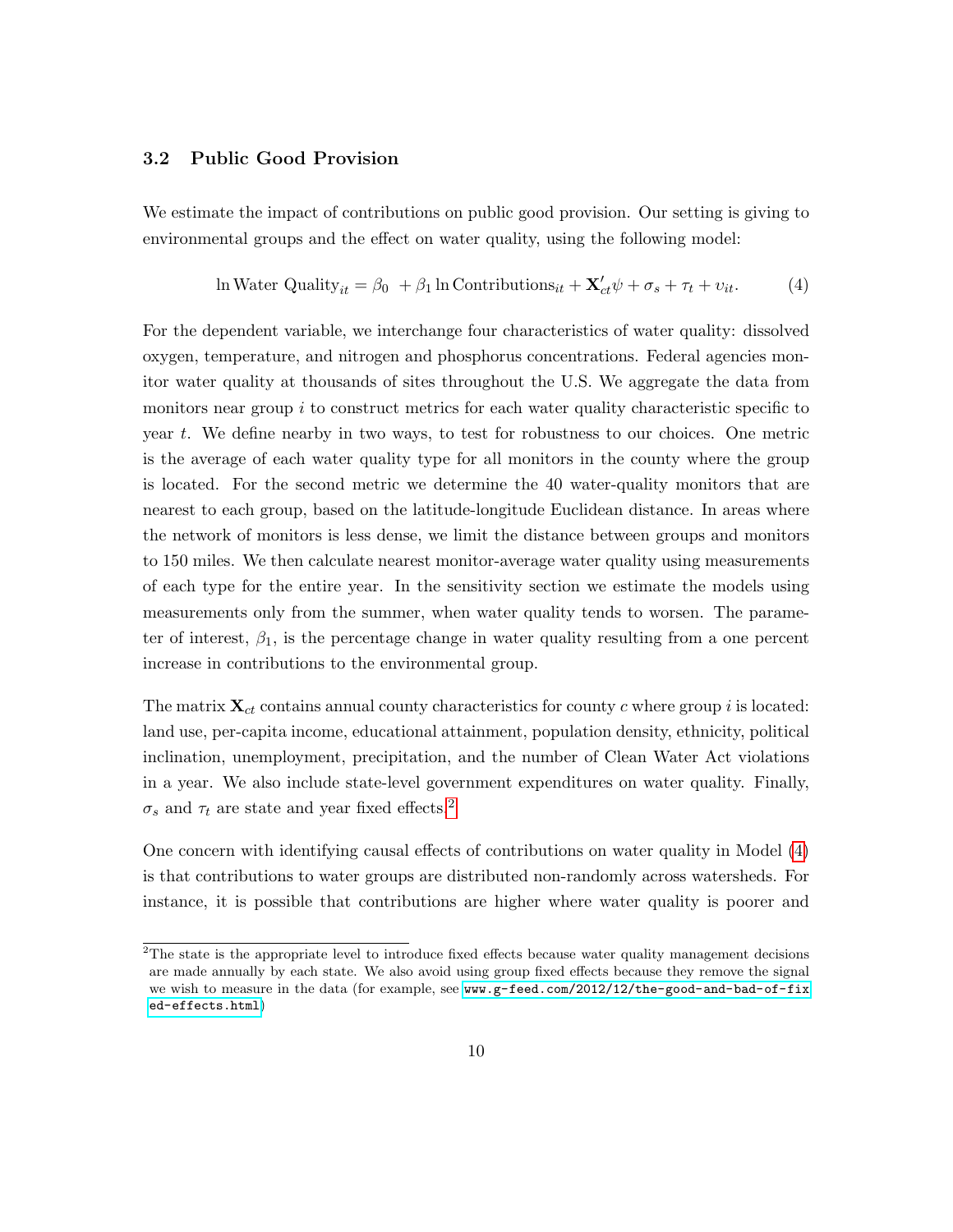there is a greater perceived need for the activity of these groups. Alternatively, people who care more about the environment give more and live in cleaner places. We address these concerns using an instrumental variables approach, with the price of giving as the instrument for contributions. Donations respond to tax incentives; hence, we expect this to be a relevant instrument. The instrument is also plausibly exogenous, as it changes with modifications to federal and individual state tax rules. Contributions to environmental groups are orthogonal to changes in tax code because these represent a small subset of all donations to nonprofits. Therefore, the instrument should satisfy exclusion restrictions for Model  $(4).<sup>3</sup>$  $(4).<sup>3</sup>$  $(4).<sup>3</sup>$ 

## 4 Data

Data on environmental groups comes from the National Center for Charitable Statistics (NCCS) (<https://nccs-data.urban.org/index.php>). We use the NCCS Core files, which are released annually and represent the entire population of active, reporting organizations filing tax form 990 within a given year. The Core files are subject to NCCS validation before release. For each organization we obtained the Employer Identification Number (EIN), which is the federal tax identifier, contributions received, fundraising expenditures, year-end assets and liabilities, program revenue, government grants received, address and location (latitude-longitude), and date of incorporation. These data are available for the years 1989-2017.

To measure the state-level price of giving we follow [Duquette \(2016\)](#page-27-1) and use TAXSIM to calculate the first-dollar marginal cost of a contribution in each state and year ([http:](http://www.nber.org/taxsim/) [//www.nber.org/taxsim/](http://www.nber.org/taxsim/) $)$ .<sup>[4](#page-10-1)</sup> TAXSIM is a program maintained at the National Bureau of Economic Research (NBER) and used to calculate federal and state income tax liabilities [\(Feenberg and Coutts, 1993\)](#page-27-8). We start with a nationally representative sample of tax returns from the 1984 IRS Public Use  $\text{File}$ <sup>[5](#page-10-2)</sup> We calculate the first-dollar marginal cost

<span id="page-10-2"></span><span id="page-10-1"></span><span id="page-10-0"></span><sup>&</sup>lt;sup>3</sup>We estimate coefficients using two-stage least squares (2SLS), with a first stage that parallels Model [\(3\)](#page-7-0). <sup>4</sup>The first-dollar marginal cost uses the marginal tax rate that applies to the first dollar donated, which is uncorrelated with the amount of giving deducted. This avoids endogeneity in the price of giving caused by contributions reducing taxable income to the point where the taxpayer is pushed into a lower tax bracket. <sup>5</sup>We use 1984 to include contributions by non-itemizers, whose giving is observed in that year due to the presence of an above-the-line contribution deduction introduced by the Economic Recovery Tax Act of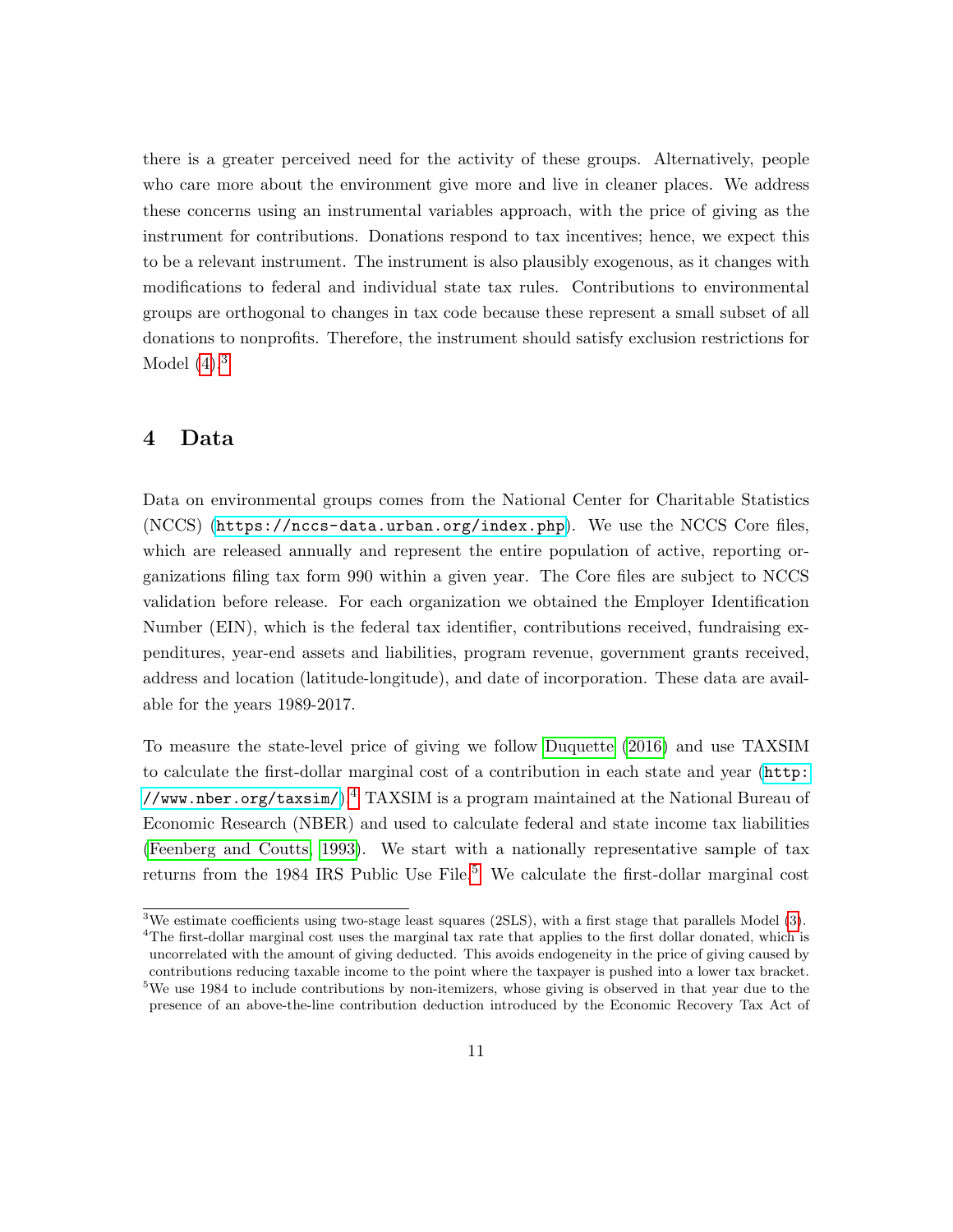<span id="page-11-0"></span>

|                                             | Mean          | ${\rm SD}$    | Min       | Max            |
|---------------------------------------------|---------------|---------------|-----------|----------------|
| Contributions (USD)                         | 426,926.19    | 1,072,843.00  | 0.00      | 7,406,065.00   |
| Age of Group (years)                        | 14.58         | 12.08         | 0.00      | 53.00          |
| Fundraising Expenditures (USD)              | 9,819.13      | 37,323.85     | $0.00\,$  | 267,704.00     |
| Assets (USD)                                | 1,706,175.65  | 5,045,436.94  | 3,796.00  | 35,277,874.00  |
| Liabilities (USD)                           | 165,598.94    | 624,976.35    | $0.00\,$  | 4,703,507.00   |
| Program Revenue (USD)                       | 92,572.71     | 309,943.71    | 0.00      | 2,266,087.00   |
| Price of Giving (USD)                       | 0.66          | 0.07          | $0.46\,$  | $0.84\,$       |
| Dissolved Oxygen-County-Yr $(mg/l)$         | 8.85          | 1.64          | $0.04\,$  | $14.97\,$      |
| Dissolved Oxygen-Nearest Monitors-Yr (mg/l) | $8.86\,$      | 1.60          | $0.04\,$  | 14.97          |
| Temperature-County-Yr (deg C)               | 14.84         | 5.04          | $0.00\,$  | 30.73          |
| Temperature-Nearest Monitors-Yr (deg C)     | 14.90         | 4.71          | 0.00      | 30.50          |
| Nitrogen-County-Yr (mg/l)                   | 0.72          | 0.68          | $0.10\,$  | 4.70           |
| Nitrogen-Nearest Monitors-Yr (mg/l)         | 0.68          | $0.46\,$      | $0.10\,$  | 4.70           |
| Phosphorus-County-Yr (mg/l)                 | 0.14          | 0.18          | 0.00      | 1.60           |
| Phosphorus-Nearest Monitors-Yr (mg/l)       | 0.15          | 0.17          | 0.00      | 1.60           |
| Gross State Product (USD)                   | 535,635.15    | 601,645.61    | 10,645.00 | 2,680,917.00   |
| Population Density, State                   | 378.88        | 1,221.64      | 0.83      | 10,230.75      |
| Per Capita Income, State (USD)              | 45,717.41     | 8,100.87      | 24,525.89 | 77,475.00      |
| Unemployment Rate, State                    | 0.06          | 0.02          | 0.02      | 0.14           |
| Poverty Rate, State                         | 0.13          | 0.03          | 0.06      | $0.25\,$       |
| College, State $(\%)$                       | 0.17          | 0.05          | 0.08      | $0.39\,$       |
| Republican, State $(\%)$                    | 0.49          | $0.15\,$      | $0.00\,$  | $1.00\,$       |
| White, State $(\%)$                         | 0.86          | 0.12          | $0.30\,$  | $0.99\,$       |
| Population Density, County                  | 1,389.88      | 5,256.11      | 0.00      | 48,576.69      |
| Per Capita Income, County (USD)             | 40,952.58     | 17,756.73     | 8,940.00  | 227,753.00     |
| Unemployment Rate, County                   | 0.06          | 0.02          | $0.01\,$  | $0.29\,$       |
| College, County $(\%)$                      | 0.23          | 0.08          | 0.03      | $0.60\,$       |
| Republican, County $(\%)$                   | 0.44          | 0.17          | 0.00      | 1.00           |
| White, County $(\%)$                        | 0.82          | 0.16          | 0.11      | 1.00           |
| Ag Land, County $(\%)$                      | $0.26\,$      | 0.23          | $0.00\,$  | $1.00\,$       |
| Urban Land, County $(\%)$                   | 0.24          | $0.23\,$      | 0.00      | $\rm 0.93$     |
| Mean Precipitation, County (1000mm)         | 1,035.17      | 448.79        | 12.24     | 4,132.92       |
| CWA Violations, County                      | 68.18         | 156.06        | $0.00\,$  | 2,111.00       |
| Government Expenditures, State (USD)        | 34,570,849.43 | 43,627,804.86 | $0.00\,$  | 322,013,792.00 |

Table 1. Summary Statistics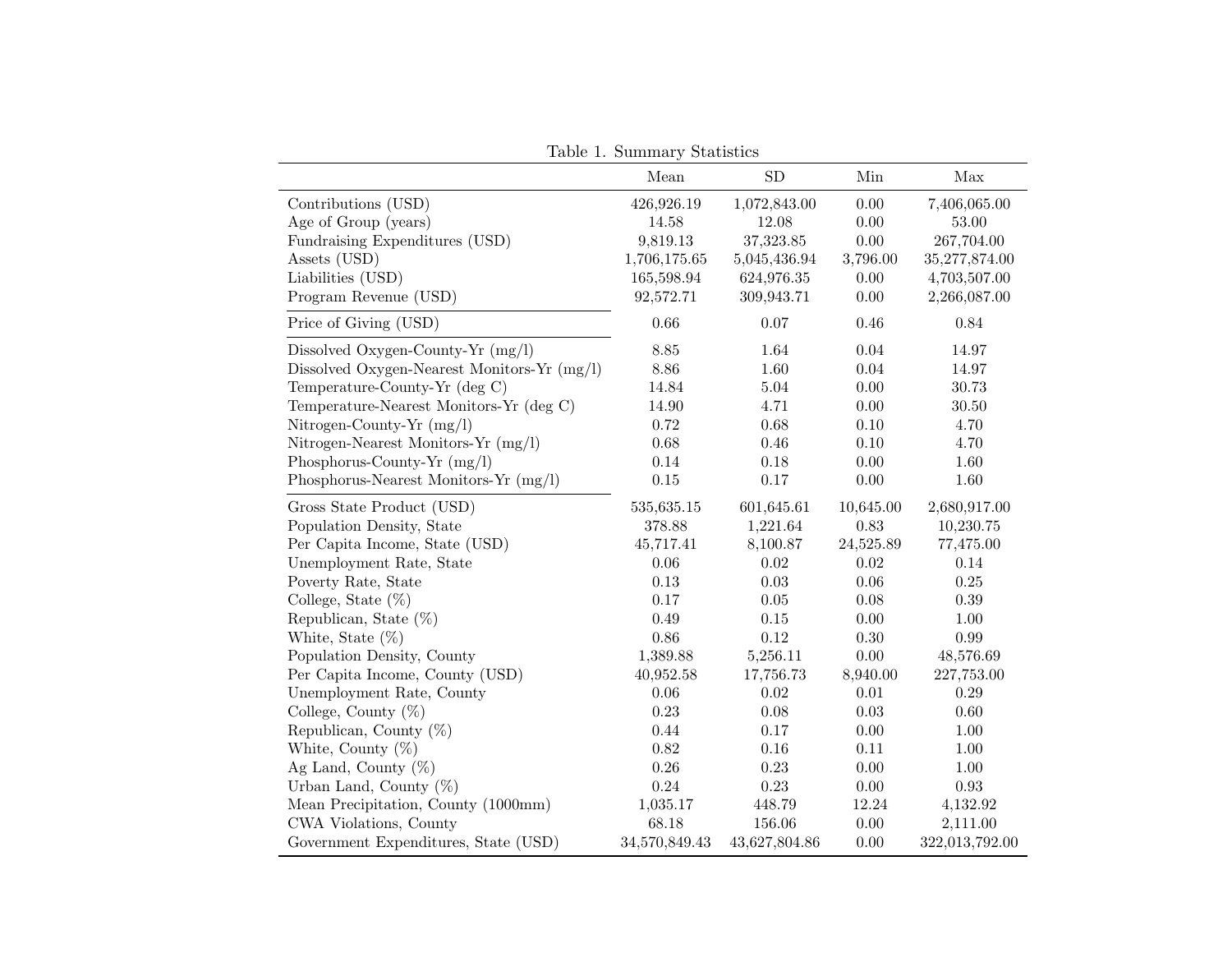of a contribution for each return in each state-year as follows: First, we set the charitable contribution to zero and calculate the combined federal and state tax liability of each return in that state and year. All other dollar-valued variables (such as adjusted gross income or salaries and wages) are adjusted for inflation. Then we replace the zero itemized cash contribution with a small, positive contribution (\$10) and recalculate the combined federal and state tax liabilities. Next, we compute the marginal tax cost by dividing the change in combined tax liability by the change in cash contribution. Finally, we calculate the mean price of giving for every state and year, weighted by total reported contributions to avoid overrepresentation of taxpayers with smaller or no contributions. Calculating the price of giving this way ensures that the price measure changes only in response to changes in federal and state tax laws. Figure [2](#page-13-0) shows tax prices in three selected states: Contributing to nonprofits is relatively cheap in Oregon, and relatively expensive in Florida, with California in between. Oregon and California have more variation in the price of giving than Florida.

Water quality measurements come from two databases accessed through the Water Quality Portal: STORET and the National Water Information System (NWIS).[6](#page-12-0) STORET is managed by the US Environmental Protection Agency (EPA) and contains water quality data collected by federal agencies, states, tribes, volunteer groups, and universities. NWIS, which is administered by the US Geological Service (USGS), contains data from all 50 states, the District of Columbia, and US territories. We obtained monitor-level measurements for dissolved oxygen (DO), temperature, nitrogen, and phosphorus. We follow previous research [\(Grant and Langpap, 2019;](#page-27-4) [Keiser and Shapiro, 2019\)](#page-28-5) to construct our variables from the data. We choose total measurements from rivers, streams, and lakes. We keep routine samples, dropping measurements from non-routine hydrologic events like floods, storms, and hurricanes. We also drop estimated and calculated measurements and those missing observation date. We winsorize at the 1<sup>st</sup> and 99<sup>th</sup> percentiles of the measurement distribution to minimize the impact of outliers. Finally, we convert all measures to standard units and drop measurements with units that lack conversions.

We obtain state and county economic characteristics and demographic information from a variety of sources. Gross state product and state- and county-level per-capita income

<sup>1981,</sup> and later abolished. This provides a more accurate picture of price of giving. The sample includes 79,556 individual income tax returns.

<span id="page-12-0"></span> $6$ See <https://www.waterqualitydata.us/>.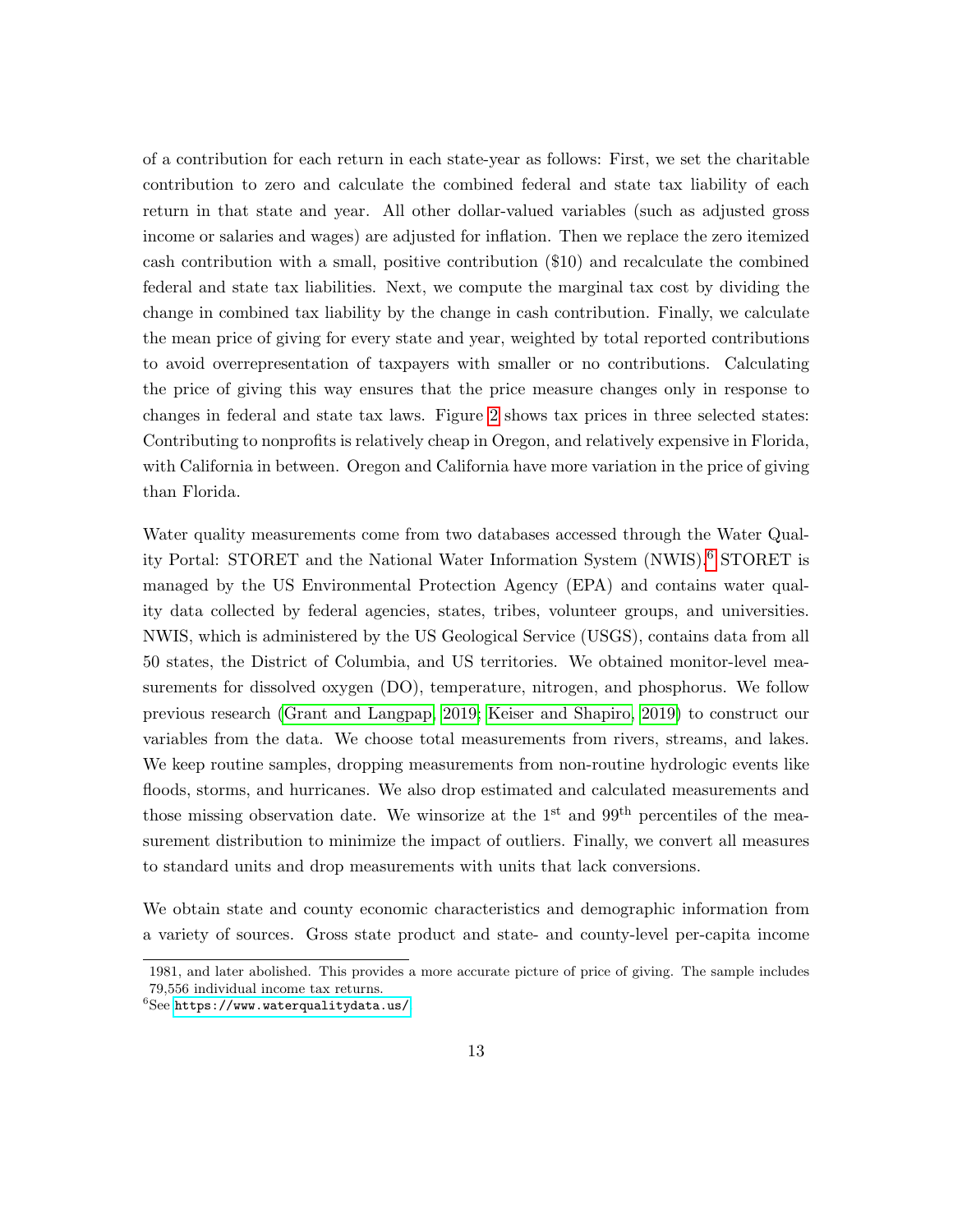<span id="page-13-0"></span>

Figure 2. Tax Price Distributions for Selected States

Note: All years.

data are from the Bureau of Economic Analysis. State and county population and college graduation rates for population over age 25, which measures educational attainment, as well as state poverty rates, are from the US Census Bureau. State and county unemployment rates come from the Bureau of Labor Statistics. NBER provides ethnicity information, measured as percent of white population. We measure political preferences, environmental and otherwise, using election outcomes, namely the proportion of votes for Republican candidates in US Senate races. County and state-level data on election results are from the CQ Press Voting and Elections Collection. We interpolate for years in which there were no Senate races. Land use data come from the Natural Resources Conservation Service National Resources Inventory (NRI), which we use to calculate proportions of agricultural and urban land in a county. Precipitation data are from the PRISM Climate Group, which provides point measurements of precipitation for the entire U.S. in a continuous 4 km. grid. We obtain information on Clean Water Act violations from the EPA's Enforcement and Compliance History Online (ECHO) database. Finally, the government expenditures variable includes payments made under the Environmental Quality Incentives Program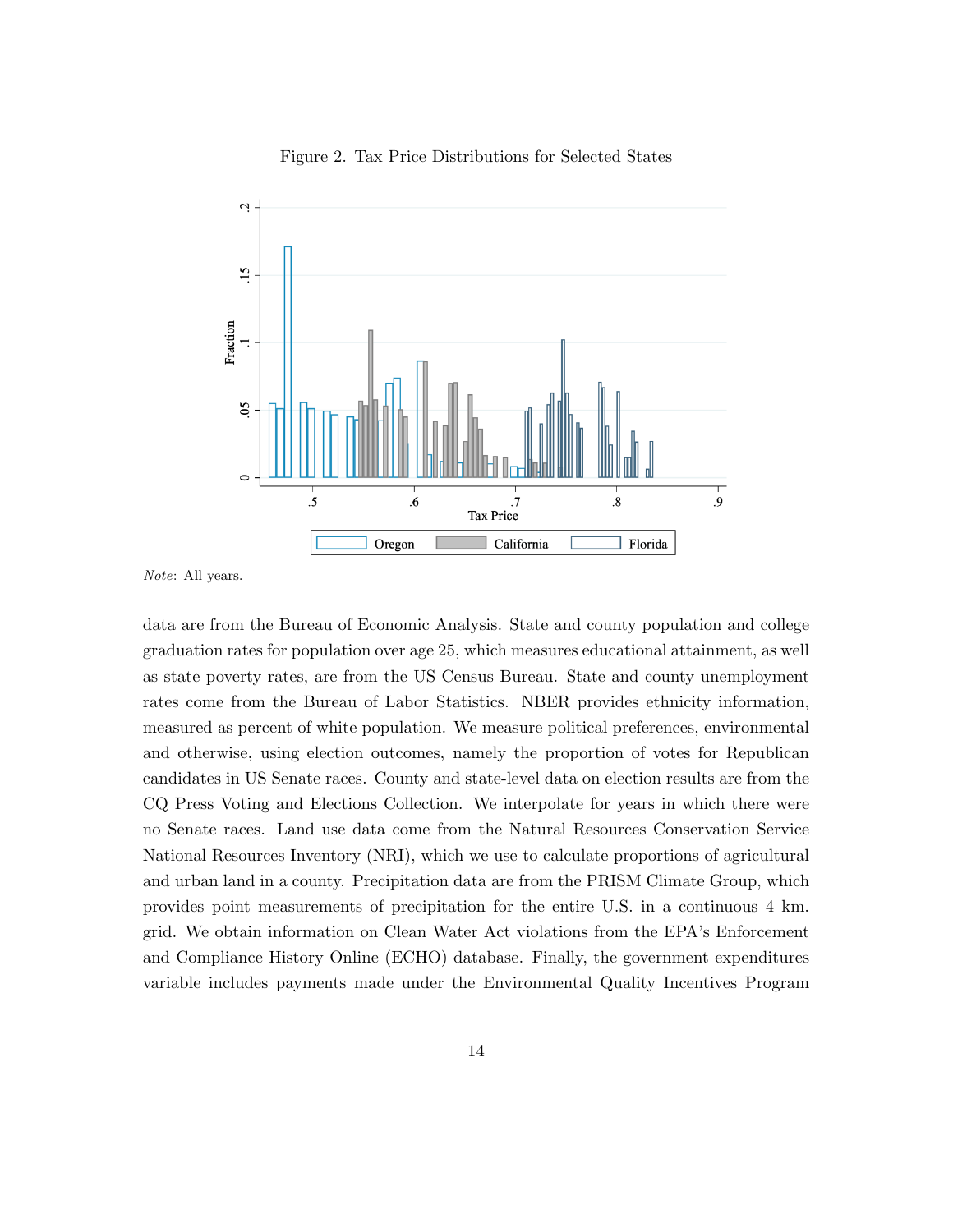(EQUIP), the Conservation Reserve Program (CRP), and the EPA 319 Grant Program. EQUIP payments data are from the Environmental Working Group; CRP payments come from the USDA Farm Service Agency; and data on payments made under the EPA 319 program are from the Grants Reporting and Tracking System. Summary statistics are in Table [1.](#page-11-0)

## 5 Results

#### 5.1 Price Elasticity of Giving

Table [2](#page-15-0) gives the results for the effect of changes in tax price on charitable giving to water-related nonprofits. The table shows four different specifications for the model. Our preferred specification, in column (1), follows that of [Duquette \(2016\)](#page-27-1). The specification in column (2) adds state-specific trends to control for additional time-varying state heterogeneity that could affect contributions. The model in column (3) instead includes additional state-level demographic characteristics to make the specification consistent with those of the water quality models. Finally, the specification in column (4) incorporates additional group characteristics.[7](#page-14-0) Contributions and tax rules that change the price of giving may be affected by common state-level shocks. Hence, standard errors are clustered at the state level.[8](#page-14-1)

The estimated elasticity ranges from -1.55 to -2.07, which implies that the tax incentive produces larger increases in giving than the loss in revenue. The effects of other covariates follow intuition. Several are associated with more giving: higher gross state product, college attendance, fundraising, assets, and liabilities. The latter often represent capital expenditures, and other literature also finds it moves with higher giving. Lower contributions are correlated with higher unemployment, age of the charity, and program revenue. Program revenue is a stream of income for nonprofits, and often a partial substitute for contributions. The estimated elasticities, which suggest contributions are price-elastic,

<span id="page-14-0"></span><sup>&</sup>lt;sup>7</sup>We omit these in our preferred specification because we are missing some observations of the group characteristics during our study period, causing the sample size to decrease. Using interpolated missing values yields similar results.

<span id="page-14-1"></span><sup>8</sup>Clustering at the state level removes the 4,555 groups that relocated across states during the study period. However, contributions remain price-elastic if we include these groups and cluster at the group level instead.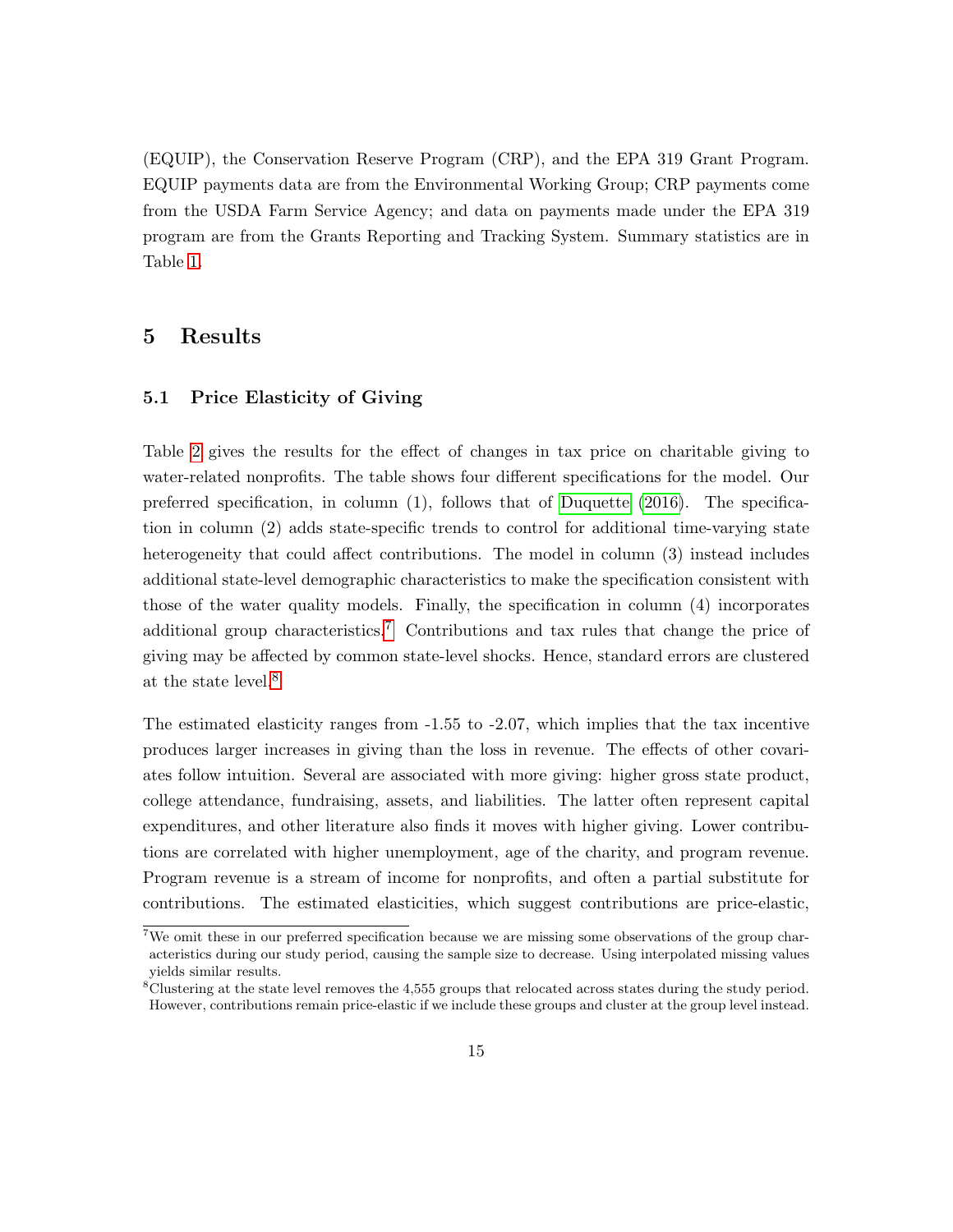<span id="page-15-0"></span>

|                          | (1)                        | (2)                         | (3)                      | (4)                         |
|--------------------------|----------------------------|-----------------------------|--------------------------|-----------------------------|
| ln(Tax Price)            | $-2.067***$                | $-1.545**$                  | $-1.806***$              | $-1.699***$                 |
|                          | (0.595)                    | (0.705)                     | (0.586)                  | (0.570)                     |
| ln(Fundraise)            |                            |                             |                          | $0.0254***$                 |
|                          |                            |                             |                          | (0.00322)                   |
| $ln(A{\text{ssets}})$    |                            |                             |                          | $0.551***$                  |
| ln(Liabs)                |                            |                             |                          | (0.0127)<br>$0.0456***$     |
|                          |                            |                             |                          | (0.00341)                   |
| ln(Prog Rev)             |                            |                             |                          | $-0.0546***$                |
|                          |                            |                             |                          | (0.00519)                   |
| ln(Age)                  | $-0.206***$                | $-0.218***$                 | $-0.212***$              | $-0.403***$                 |
|                          | (0.0344)                   | (0.0343)                    | (0.0337)                 | (0.0342)                    |
| ln(Grs State Product)    | $0.836**$                  | 0.131                       | 0.580                    | $0.982***$                  |
|                          | (0.357)                    | (0.325)                     | (0.368)                  | (0.269)                     |
| $ln(Per-cap Income)$     | $-0.870$                   | $-0.0351$                   | $-0.319$                 | $-1.589***$                 |
|                          | (0.606)                    | (0.562)                     | (0.534)                  | (0.572)                     |
| Population, State        | $1.02e-09$                 | $-7.37e-08$                 | $-1.89e-09$              | $-5.40e-09$                 |
| Unemployment Rate, State | $(2.64e-08)$<br>$-3.597**$ | $(5.21e-0.8)$<br>$-3.535**$ | $(3.60e-08)$<br>$-2.067$ | $(2.24e-08)$<br>$-4.659***$ |
|                          | (1.535)                    | (1.477)                     | (1.532)                  | (1.295)                     |
| Poverty Rate, State      | 0.618                      | $-1.603$                    | $-1.513$                 | $-0.0919$                   |
|                          | (2.279)                    | (2.422)                     | (1.940)                  | (1.843)                     |
| College, %               |                            |                             | $7.438***$               |                             |
|                          |                            |                             | (1.860)                  |                             |
| Population Density       |                            |                             | 0.000118                 |                             |
|                          |                            |                             | (0.000143)               |                             |
| Republican, %            |                            |                             | $-0.0919$                |                             |
|                          |                            |                             | (0.159)                  |                             |
| White, %                 |                            |                             | 1.619                    |                             |
| Group Fixed Effects      | Yes                        | Yes                         | (2.381)<br>Yes           | Yes                         |
| Year Fixed Effects       | Yes                        | Yes                         | Yes                      | Yes                         |
| State-specific Trends    | $\rm No$                   | Yes                         | $\rm No$                 | $\rm No$                    |
| Observations             |                            |                             |                          |                             |
| R-squared                | 90,508<br>0.023            | 90,508<br>0.027             | 90,508<br>0.024          | 84,828<br>0.094             |
| Number of Groups         | 11,809                     | 11,809                      | 11,809                   | 11,562                      |
|                          |                            |                             |                          |                             |

Table 2. Price Elasticity of Giving Model, ln(Contributions)

Note: Robust standard errors in parentheses, clustered at state level; significance indicated as \*\*\*  $p<0.01$ , \*\* p<0.05, \* p<0.1.

would lead to the conclusion that the tax deduction for giving to this set of nonprofits is treasury efficient.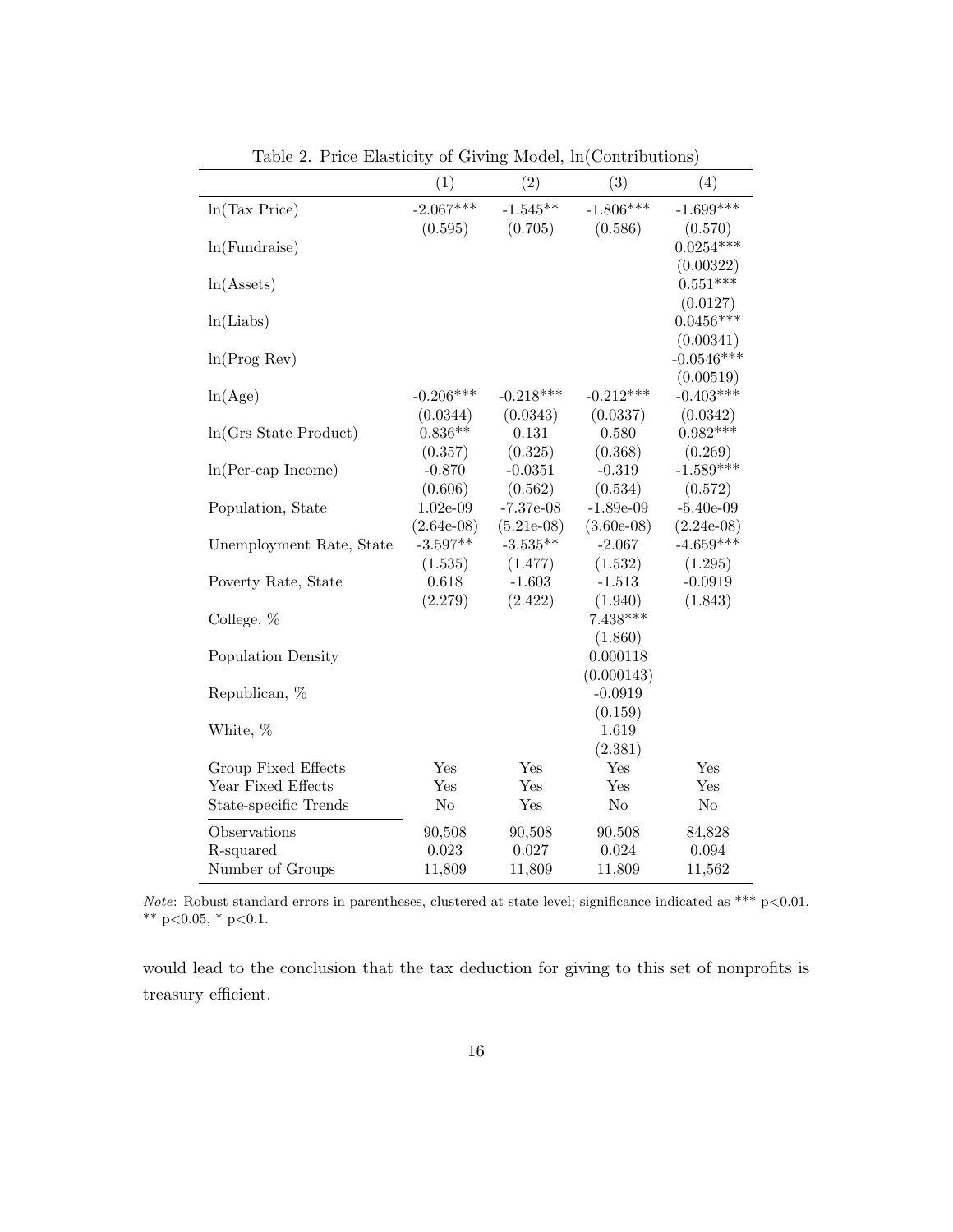### <span id="page-16-0"></span>5.2 Public Good Provision

|                                   | DO            | Temperature   | Nitrogen      | Phosphorus    |
|-----------------------------------|---------------|---------------|---------------|---------------|
| ln(Contribution)                  | $0.199***$    | $-0.102**$    | $-0.391***$   | $-0.849***$   |
|                                   | (0.0484)      | (0.0437)      | (0.122)       | (0.253)       |
| Ag Land $(\%)$                    | $0.172**$     | $0.133*$      | $0.839***$    | $1.459***$    |
|                                   | (0.0778)      | (0.0764)      | (0.227)       | (0.401)       |
| Urban Land $(\%)$                 | $0.202**$     | 0.0784        | $0.719***$    | $0.845**$     |
|                                   | (0.0895)      | (0.0886)      | (0.215)       | (0.406)       |
| Population Density                | $-1.73e-05*$  | $1.68e-05***$ | $-9.61e-06$   | $5.63e-05***$ |
|                                   | $(8.84e-06)$  | $(6.33e-06)$  | $(1.69e-05)$  | $(2.18e-05)$  |
| Per Capita Income (USD)           | $-1.78e-06**$ | 1.11e-06      | 1.57e-06      | 4.79e-06      |
|                                   | $(8.70e-07)$  | $(1.01e-06)$  | $(2.77e-06)$  | $(4.20e-06)$  |
| College $(\%)$                    | $-0.533**$    | $-0.0799$     | $-0.139$      | 1.477         |
|                                   | (0.208)       | (0.199)       | (0.563)       | (1.052)       |
| Republican $(\%)$                 | $-0.0186$     | $-0.0592$     | $-0.443**$    | $-0.629*$     |
|                                   | (0.0606)      | (0.0714)      | (0.224)       | (0.371)       |
| Unemployment Rate                 | 0.307         | $-1.015$      | $-2.690$      | $-7.720**$    |
|                                   | (0.652)       | (0.739)       | (1.765)       | (3.494)       |
| White $(\%)$                      | $0.321***$    | $-0.0872$     | $-0.262$      | $-0.752$      |
|                                   | (0.109)       | (0.125)       | (0.272)       | (0.586)       |
| Mean Precipitation (1000mm)       | 1.37e-05      | $-0.000206*$  | $-0.000451$   | 0.000100      |
|                                   | $(7.24e-05)$  | (0.000113)    | (0.000327)    | (0.000563)    |
| (Mean Precipitation) <sup>2</sup> | 6.44e-09      | $6.06e-08$    | 1.86e-07      | $-2.63e-09$   |
|                                   | $(2.39e-08)$  | $(3.87e-0.8)$ | $(1.17e-07)$  | $(1.94e-07)$  |
| <b>CWA Violations</b>             | $4.92e-07$    | $0.000147**$  | $0.000460***$ | 0.000292      |
|                                   | $(5.38e-05)$  | $(6.27e-05)$  | (0.000168)    | (0.000251)    |
| Government Expenditures (USD)     | $2.56e-10$    | 3.87e-10      | $-8.40e-10$   | $-2.76e-09$   |
|                                   | $(4.13e-10)$  | $(5.84e-10)$  | $(1.66e-0.9)$ | $(3.08e-0.9)$ |
| Observations                      | 64,626        | 47,518        | 46,821        | 54,530        |

Table 3. Impact of Giving on Water Quality - County Means

However, we need to consider the impact of contributions on provision of the public good, and then the value of this public good. We estimate the impact of contributions on water quality, our measure of public good provision. We present two sets of results for each water quality metric. One corresponds to the mean of all measurements in the county where an environmental group is located, and the other to the mean of measurements from the

Note: Second stage results. All independent variables measured at the county level, with the exception of state-level government expenditures. Robust standard errors in parentheses, clustered at county level; significance indicated as \*\*\* p<0.01, \*\* p<0.05, \* p<0.1.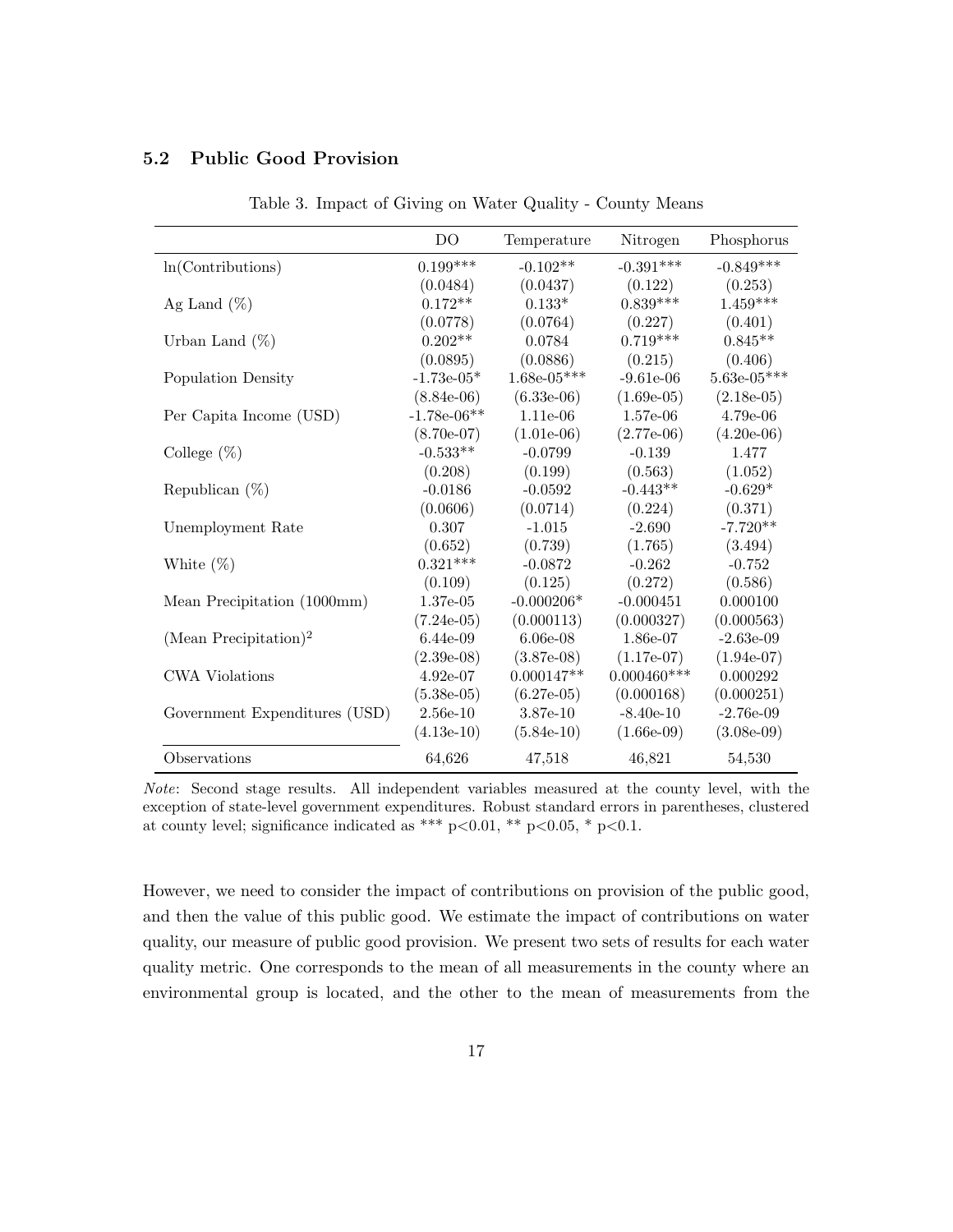monitors closest to each group's location. The first-stage results are in Tables [A.1](#page-30-0) and [A.2.](#page-31-0) Consistent with the results of the price elasticity model, the price of giving instrument has a negative impact on contributions. Kleibergen-Paap F-statistics range from 16.56 to 25.25 for the county-level measures, and from 19.96 to 34.91 for means from nearest monitors, indicating that there are no concerns about a weak instrument.

<span id="page-17-0"></span>

|                                   | D <sub>O</sub> | Temperature   | Nitrogen      | Phosphorus    |
|-----------------------------------|----------------|---------------|---------------|---------------|
| ln(Contribution)                  | $0.156***$     | $-0.0879***$  | $-0.389***$   | $-0.777***$   |
|                                   | (0.0354)       | (0.0294)      | (0.0880)      | (0.198)       |
| Ag Land $(\%)$                    | 0.0756         | $0.137***$    | $0.511***$    | $1.127***$    |
|                                   | (0.0528)       | (0.0431)      | (0.150)       | (0.290)       |
| Urban Land $(\%)$                 | $0.115**$      | $0.116**$     | $0.316**$     | $0.769**$     |
|                                   | (0.0562)       | (0.0474)      | (0.156)       | (0.305)       |
| Population Density                | $1.53e-06$     | $2.81e-06***$ | $8.53e-06**$  | $2.91e-05***$ |
|                                   | $(1.26e-06)$   | $(1.06e-06)$  | $(3.55e-06)$  | $(6.81e-06)$  |
| Per Capita Income (USD)           | $-1.71e-06***$ | $2.50e-07$    | $1.56e-06$    | 3.91e-06      |
|                                   | $(6.63e-07)$   | $(5.43e-07)$  | $(1.72e-06)$  | $(2.93e-06)$  |
| College $(\%)$                    | $-0.339**$     | $-0.0711$     | 0.351         | $1.595**$     |
|                                   | (0.153)        | (0.114)       | (0.412)       | (0.790)       |
| Republican $(\%)$                 | 0.0185         | $-0.0468$     | $-0.479***$   | $-0.500*$     |
|                                   | (0.0452)       | (0.0417)      | (0.147)       | (0.289)       |
| Unemployment Rate                 | 0.220          | $-1.572***$   | $-2.241$      | $-6.712**$    |
|                                   | (0.439)        | (0.438)       | (1.373)       | (2.701)       |
| White $(\%)$                      | $0.310***$     | $-0.0660$     | $-0.338$      | $-0.399$      |
|                                   | (0.0811)       | (0.0691)      | (0.219)       | (0.442)       |
| Mean Precipitation $(1,000s$ mm)  | $-4.40e-05$    | $-8.09e-05$   | $-0.000260*$  | $-0.000233$   |
|                                   | $(5.28e-05)$   | $(5.07e-05)$  | (0.000156)    | (0.000318)    |
| (Mean Precipitation) <sup>2</sup> | $2.25e-08$     | $1.92e-08$    | $9.11e-08*$   | 1.07e-07      |
|                                   | $(1.77e-0.8)$  | $(1.72e-0.8)$ | $(5.00e-08)$  | $(1.03e-07)$  |
| <b>CWA Violations</b>             | $1.51e-05$     | $5.98e-05**$  | 0.000126      | $2.29e-05$    |
|                                   | $(3.32e-05)$   | $(2.65e-05)$  | (0.000163)    | (0.000306)    |
| Government Expenditures (USD)     | $7.26e-10**$   | $3.67e-10$    | $-2.32e-09*$  | $-3.23e-09$   |
|                                   | $(3.18e-10)$   | $(3.79e-10)$  | $(1.24e-0.9)$ | $(2.00e-0.9)$ |
| Observations                      | 73,936         | 73,623        | 67,869        | 71,145        |

Table 4. Impact of Giving on Water Quality - Means for Nearest Monitors

Note: Second stage results. Outcome variable is ln(Water Quality). All independent variables measured at the county level, with the exception of state-level government expenditures. Robust standard errors in parentheses, clustered at county level; significance indicated as \*\*\* p<0.01, \*\*  $p<0.05$ , \*  $p<0.1$ .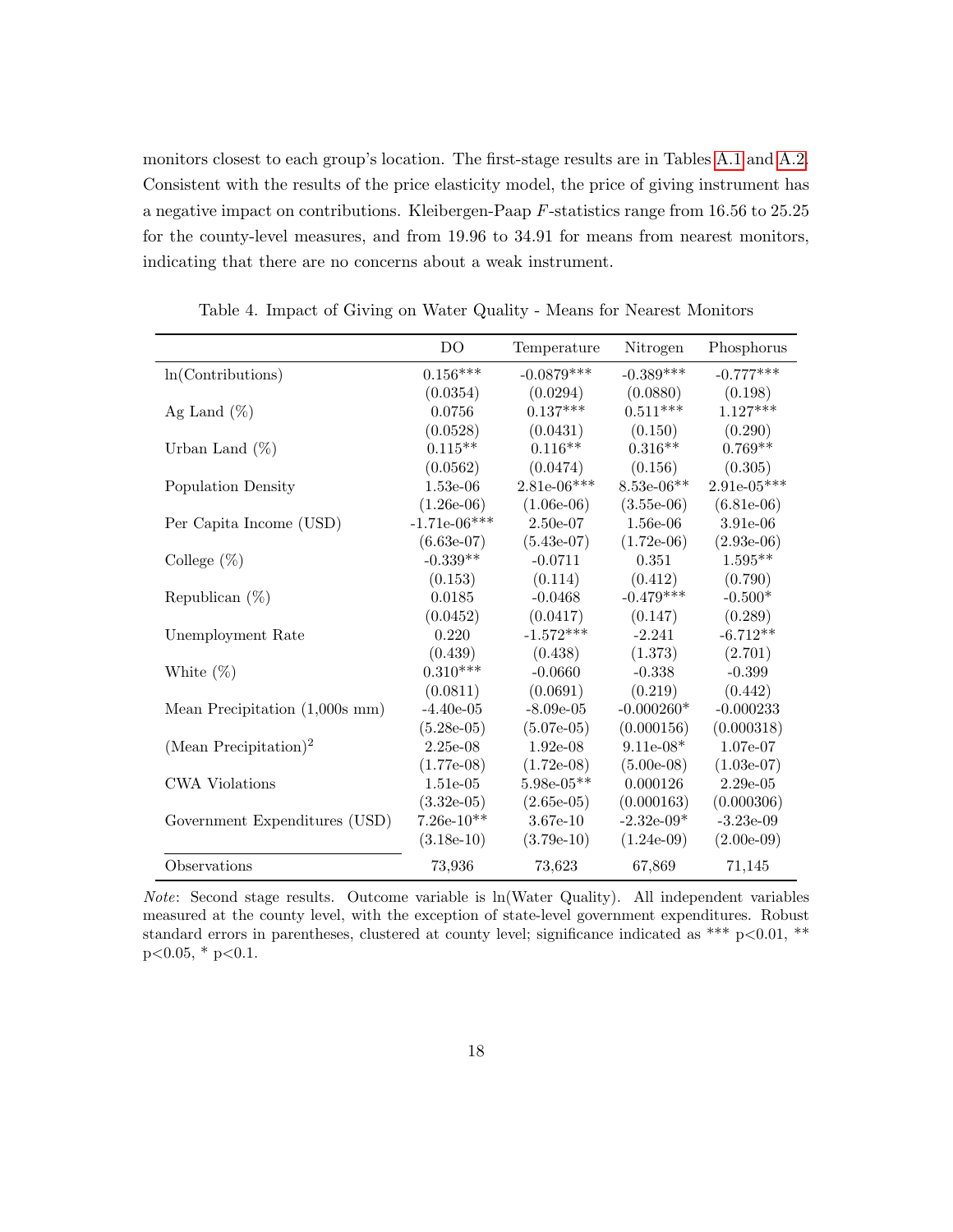The second-stage elasticity results are in Tables [3](#page-16-0) and [4,](#page-17-0) for county means and nearest monitor means, respectively. The estimates of primary interest are the effects of a onepercent change in contributions on each metric. Standard errors are clustered at the county level.[9](#page-18-0) The results indicate that increases in contributions to environmental nonprofits improve water quality. A one percent increase in contributions leads to a 0.16% - 0.20% increase in dissolved oxygen, a 0.09% - 0.10% drop in water temperature, a 0.39% decrease in nitrogen concentration, and 0.78% - 0.85% lower phosphorus concentrations. While these effects are statistically significant, their magnitude is small. Water quality measures change by less than one percent for a one percent increase in contributions. This is partly because a 1% increase in contributions, the relevant magnitude of change for our purposes, is smaller than the average yearly growth of close to 3%. Additionally, water quality changes slowly over time and has improved considerably [\(Keiser and Shapiro, 2019\)](#page-28-5). Hence, the scope for additional large improvements may be limited, and the estimated impacts are meaningful relative to underlying rate of change in water quality [\(Grant and Langpap, 2019\)](#page-27-4).

#### 5.3 Total Effect of Contributions on Value of the Public Good

Finally, we attach monetary values to these changes in water quality to assess how contributions impact the value of the public good. We start by assigning values to the public good provision associated with higher contributions. We rely on estimated values of water quality drawn from the non-market valuation literature. Most water quality valuation studies use hedonic models to measure the impact of changes in water quality on nearby home prices. We use estimates of the value of increases in DO and lower temperature [\(Netusil et al., 2014\)](#page-28-6), as well as decreases in nitrogen and phosphorus [\(Poor et al., 2007;](#page-29-5) [Walsh and Milon, 2016\)](#page-29-6). There are several additional studies that estimate the effect of changes in Secchi-depth, a measure of water clarity, on home prices [\(Gibbs et al., 2002;](#page-27-9) [Liu](#page-28-7) [et al., 2019;](#page-28-7) [Michael et al., 2000;](#page-28-8) [Moore et al., 2020;](#page-28-9) [Poor et al., 2001;](#page-29-7) [Walsh et al., 2011\)](#page-29-8). We lack data on Secchi-depth, and therefore cannot estimate a model for this measure of water quality. However, we use a relationship between Secchi-depth and temperature, nitrogen, and phosphorus estimated by [Moore et al. \(2020\)](#page-28-9) to calculate how changes in contributions would affect Secchi-depth. Impacts of a 1% improvement in water quality on

<span id="page-18-0"></span><sup>9</sup>We use county-level clusters because most covariates are measured for the county where each group is located. We check for robustness to alternative clustering levels in the sensitivity section.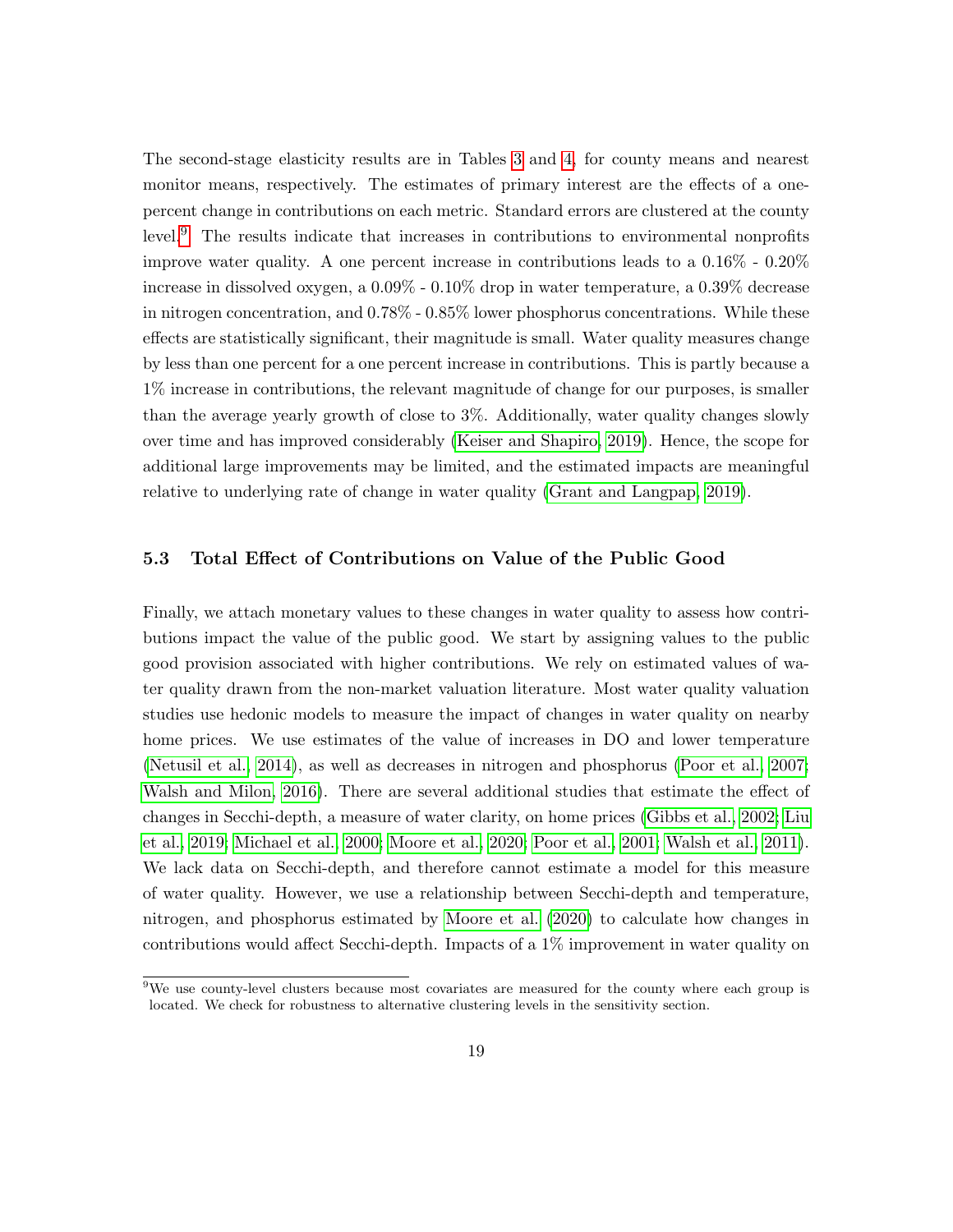home prices are  $0.61\%$  for DO and temperature,  $0.14\%$  for nitrogen,  $0.03\%$  for phosphorus, and 0.02% - 0.49% for Secchi-depth.

We use two estimates of the effect of changes in water quality on recreation demand, one for phosphorus [\(Keiser, 2019\)](#page-28-10) and one for Secchi-depth [\(Keeler et al., 2015\)](#page-27-10), and estimates of the value of a water-recreation day [\(Rosenberger et al., 2017\)](#page-29-9). A 1% reduction in phosphorus concentrations increases recreation benefits by 0.13% - 0.17%, and a 1% increase in Secchi-depth increases recreation benefits by 0.59% - 0.65%. Estimates of the value of water quality are summarized in Table [A.3](#page-32-0) in the Appendix.

Finally, we combine the estimates of price elasticity of contributions, impacts of contributions on water quality, and values of changes in water quality to reassess the efficiency of the tax deduction for contributions. To be conservative, we use the largest estimated price elasticity of contributions, which indicates that a 1% decrease in the price of giving increases contributions by 2%. Hence, we calculate the impact of a 2% change in contributions on each measure of water quality. We multiply the estimated coefficients of the water quality models by two, because each measures the impact of a 1% change in contributions. For Secchi-depth, we use the model estimated in [Moore et al. \(2020\)](#page-28-9) to calculate the change resulting from 2% changes in nitrogen, phosphorus, and temperature. Finally, we multiply these changes in water quality by the corresponding  $1\%$  change in the value of water quality. The latter is given by changes in home prices for DO, temperature, and phosphorus, and by the sum of changes in home prices and recreation benefits for nitrogen and Secchi-depth. For example, from Table [3](#page-16-0) we know that a 2% increase in contributions results in 0.398% higher DO. Given that a 1% increase in DO raises home prices by 0.61% (Table [A.3\)](#page-32-0), this change results in a 0.243% increase in the value of the public good.

<span id="page-19-0"></span>

| Metric of     |           | 2\% Change<br>in Contributions<br>on Water Quality | 1\% Change<br>in Water Quality<br>on Home Prices |          | $1\%$ Change<br>in Water Quality<br>on Recreation Value |          | 2\% Change<br>in Contributions on<br>Value of Public Good |          |
|---------------|-----------|----------------------------------------------------|--------------------------------------------------|----------|---------------------------------------------------------|----------|-----------------------------------------------------------|----------|
| Water Quality | Nearest   | County                                             | Min                                              | Max      | Min                                                     | Max      | Min                                                       | Max      |
| Dissolved Ox. | $0.31\%$  | $0.40\%$                                           | $0.61\%$                                         |          |                                                         |          | $0.19\%$                                                  | $0.24\%$ |
| Temperature   | $-0.18\%$ | $-0.20\%$                                          |                                                  | $0.61\%$ |                                                         |          | $0.11\%$                                                  | $0.12\%$ |
| Nitrogen      | $-0.78\%$ | $-0.78\%$                                          |                                                  | $0.14\%$ |                                                         |          | $0.27\%$                                                  | $0.31\%$ |
| Phosphorus    | $-1.55\%$ | $-1.70\%$                                          |                                                  | $0.03\%$ | 0.13%                                                   | $0.17\%$ | $0.25\%$                                                  | $0.34\%$ |
| Secchi Depth  | $1.07\%$  | 1.18%                                              | $0.02\%$                                         | $0.49\%$ | $0.59\%$                                                | $0.65\%$ | $0.65\%$                                                  | $1.34\%$ |
|               |           |                                                    |                                                  |          |                                                         |          |                                                           |          |

Table 5. Total Effects: Contributions on the Value of Public Good

Note: In our first set of estimations, we find a 2% elasticity of giving for a 1% change in tax price.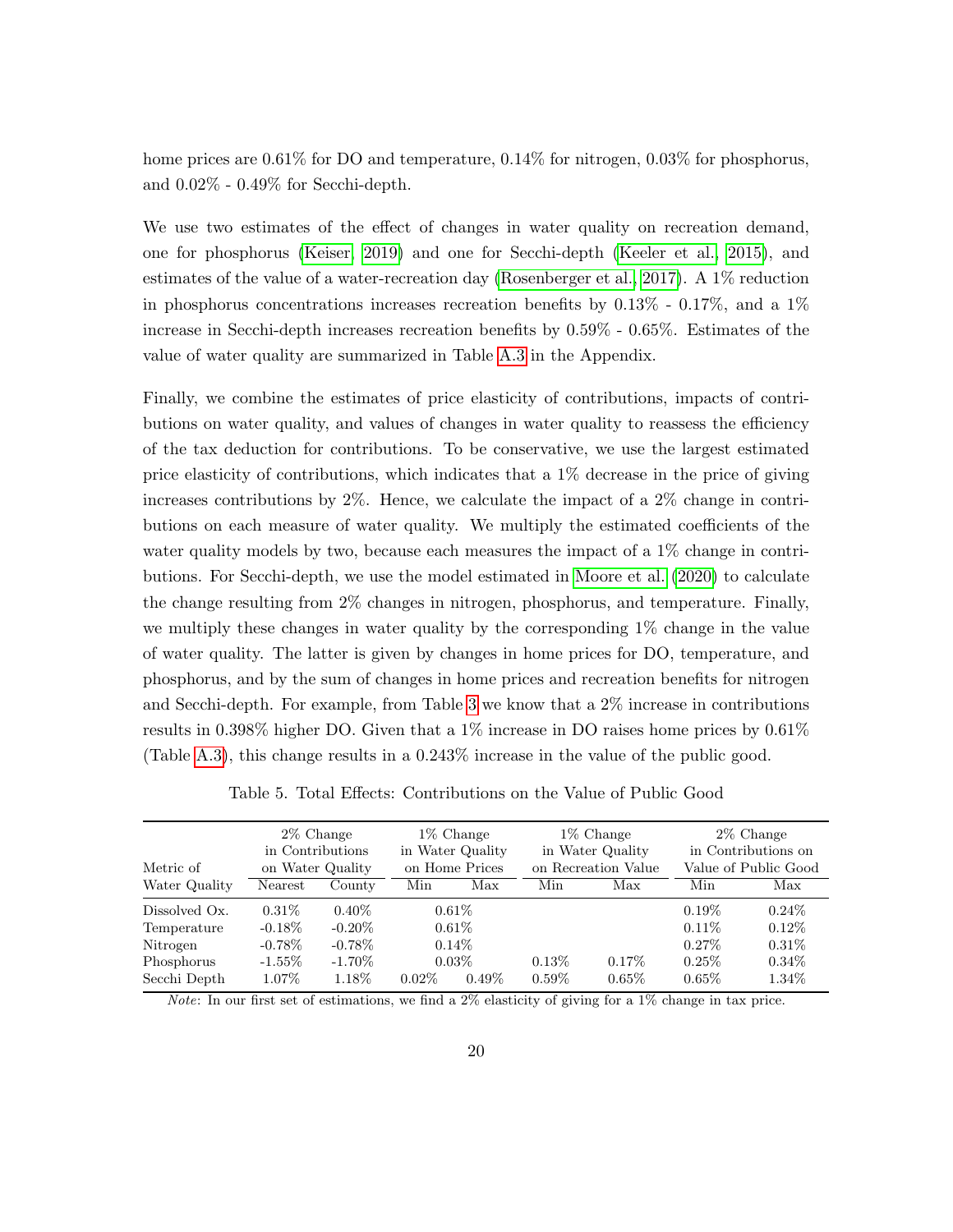We show these calculations for all water quality measures in Table [5.](#page-19-0) We pull in the results from the previous section, the impacts of contributions estimated, for each the mean of nearest monitors and the county mean. The next columns have the minimum and maximum values of impacts on home prices and value of recreation. The last two columns calculate total effect with a range of minimum to maximum due to a 2% change in contributions, caused by a 1% decrease in price of giving, on the value of benefits from water quality improvements. The results in these columns suggest that, with the exception of the maximum impacts for Secchi-depth, a 1% decrease in the price of giving results in less than 1% increase in the value of the public good. For each water quality metric, the two effects that combine to produce the total impact of changes in contributions on value of the public good are relatively small. Changes in contributions have modest impacts on water quality. A  $2\%$  increase in contributions leads to less than  $1\%$  improvement in DO, temperature, and nitrogen. The impacts on phosphorus and Secchi-depth are larger than 1%, but fail to reach the requisite 2%. Additionally, improvements in water quality are associated with small increases in home prices and recreation benefits; the largest of these impacts is less than 1%. As a result, total effects on the value of the public good are small as well. The exception is for Secchi-depth. Here contributions have an impact that exceeds 1%, and increases in this measurement have large maximum effects on home prices and on recreation benefits. As a result, the total impact on the value of the public good is up to 1.3%. The estimated price elasticities of contributions are all greater than one. The standard criterion would therefore lead to the conclusion that the tax deduction for donations to these nonprofits is treasury efficient. However, the elasticity of the value of the public good relative to the price of giving could be less than one. Hence, these results suggest that, once we account for the effect of contributions on the value of the public good, the efficiency of the tax subsidy for these nonprofits may need to be reconsidered.

We can also reach this conclusion by focusing on the per-unit value of the public good generated by contributions to environmental groups. The estimated price elasticity is 2.1%, the mean price of giving in our sample is 0.66, and the corresponding marginal tax rate is 0.34. Given these values, equation [\(2\)](#page-6-0) indicates that efficiency requires a per-unit value of the public good  $(\alpha)$  greater than 0.65. We obtain marginal effects of contributions on water quality by estimating the water quality models in levels rather than logarithms. We also get marginal values of changes in water quality from the valuation studies in levels rather than percentage changes. Finally, we multiply the marginal effect of contributions by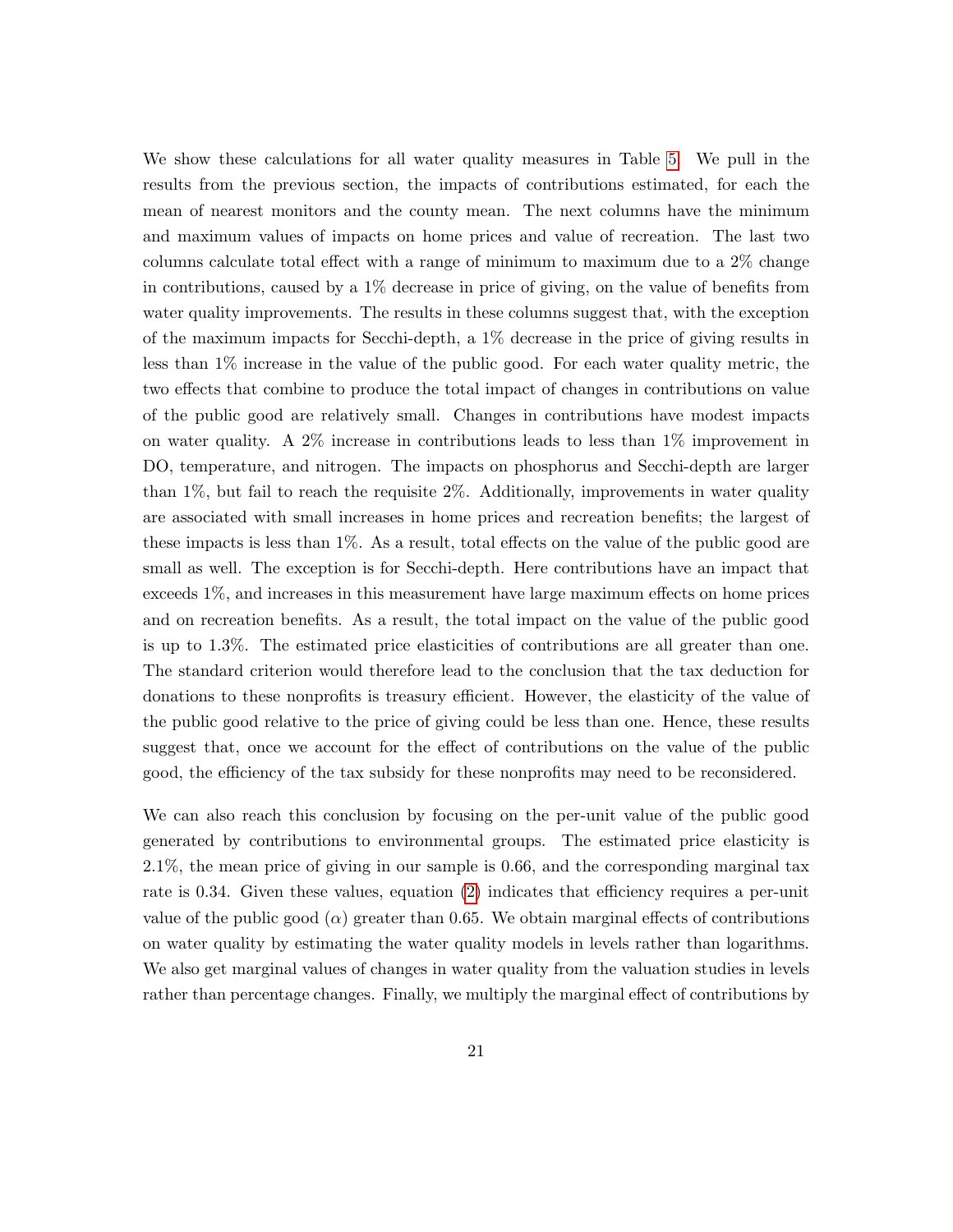the marginal value of water quality improvements for each measure of water quality. This yields estimates of the per-unit value of the public good generated by contributions. The results are shown in Table [A.4.](#page-32-1) With one exception, these estimates are below 0.65 (they range from 0.01 to 0.67). This suggests that, given the price elasticity, contributions to these nonprofits generate insufficient public good values to render tax deductions efficient. Once again, this is due to a combination of small impacts of contributions on water quality and modest effects of quality improvements on value. The exception, a per unit value of 0.67, is for the larger estimates for Secchi-depth. This agrees with the conclusions reached above.

#### 5.4 Sensitivity

We conduct a number of sensitivity checks of our econometric estimates. First, it is possible that the price of giving variable is measured with error if environmental groups receive contributions from out-of-state donors. This would bias the estimates of price elasticities and affect our instrument in the water quality models. To address this concern, we reestimate all models with a sub-sample that excludes groups which probably receive out-ofstate contributions. Specifically, we drop organizations with names that include the terms "international," "national," or "global," as well as large groups (those in the top  $25^{th}$ ) percentile for assets). Contributions remain price-elastic, and the estimated elasticities are somewhat larger (ranging from -2.08 to -2.82). The results of the water quality models hold as well with this sub-sample. The impacts of contributions are somewhat larger than in our main specifications.

Our preferred specifications of the water quality models use means calculated from measurements for the entire year. Given that water quality can worsen during the summer due to dwindling water flows and less precipitation, we also estimate the models with means calculated using only measurements for the summer. The effects of contributions on water quality are generally larger than those reported in Tables [3](#page-16-0) and [4.](#page-17-0) As a result, the total effects on the value of water quality are greater. However, with the exception of Secchi-depth, these total effects remain smaller than 1%.

We estimate the water quality models using one- and two-year lagged contributions. Results mirror those from the main specification, with somewhat smaller impacts when using the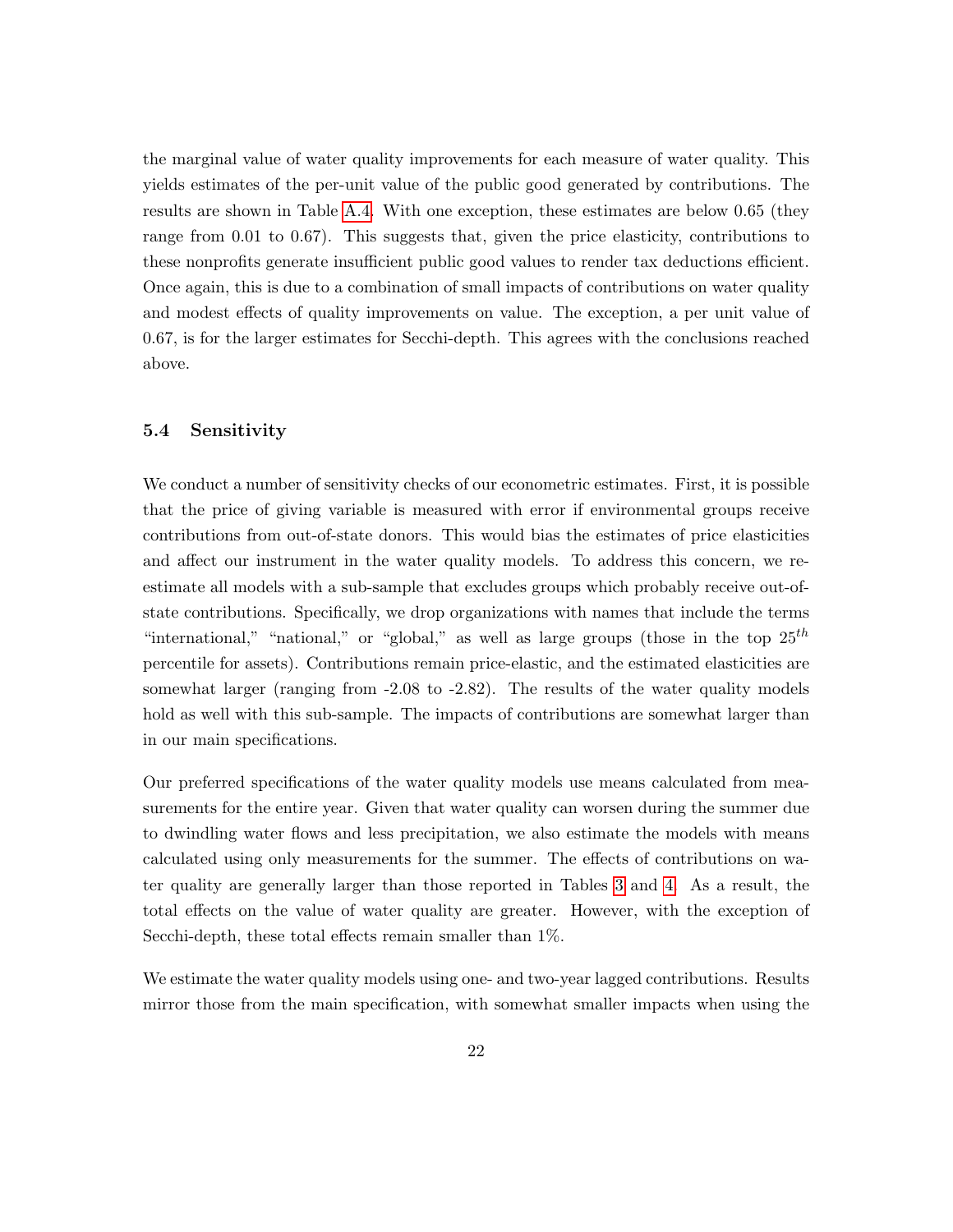two-year lag. We also cluster standard errors at the watershed and state levels instead of at the county level. The statistical significance of our estimates is stable, but instruments are somewhat weaker with state clustering.

Finally, to mitigate concerns about non-classical measurement error of the dependent variable when averaging water quality at the county level, we estimated models that control for contributions to other groups in the county or total number of active groups in the county. The results for impact of contributions on water quality are similar to those for the main specifications.

## 6 Interpretation and Discussion

The price-elasticity estimates for contributions from the environmental groups in our sample range from -1.6 to -2.1. They all indicate that contributions are price elastic: a 1% drop in the price of giving leads to more than 1% increase in donations to these groups. Following the standard criterion, these estimates imply that tax-deductibility of contributions to these nonprofits is treasury efficient. However, additional results suggest how this conclusion might be reevaluated. Contributions to environmental groups have small impacts on water quality, and changes in water quality are associated with modest increases in home prices and recreation benefits. Hence, once we account for the effects of contributions on water quality, as well as the value of water quality improvements, we see that a 1% drop in the price of giving may not lead to more than  $1\%$  increase in the value of the public good. Alternatively, the per unit value of the public good generated by contributions to these nonprofits is not high enough given the estimated elasticity. Evaluated from either of these perspectives, we would infer that the tax deduction for contributions to these nonprofits is not efficient.

There are two further points to consider before reaching final conclusions on the efficiency of tax deductibility of contributions. First, our results depend on estimates of the value of water quality improvements. These estimates come from a relatively small number of studies; eleven for home prices and two for recreation. We are limited because much of this literature estimates values for broad changes in water quality, such as from impaired to not impaired or fishable to swimmable, rather than for the specific metrics we use in this paper.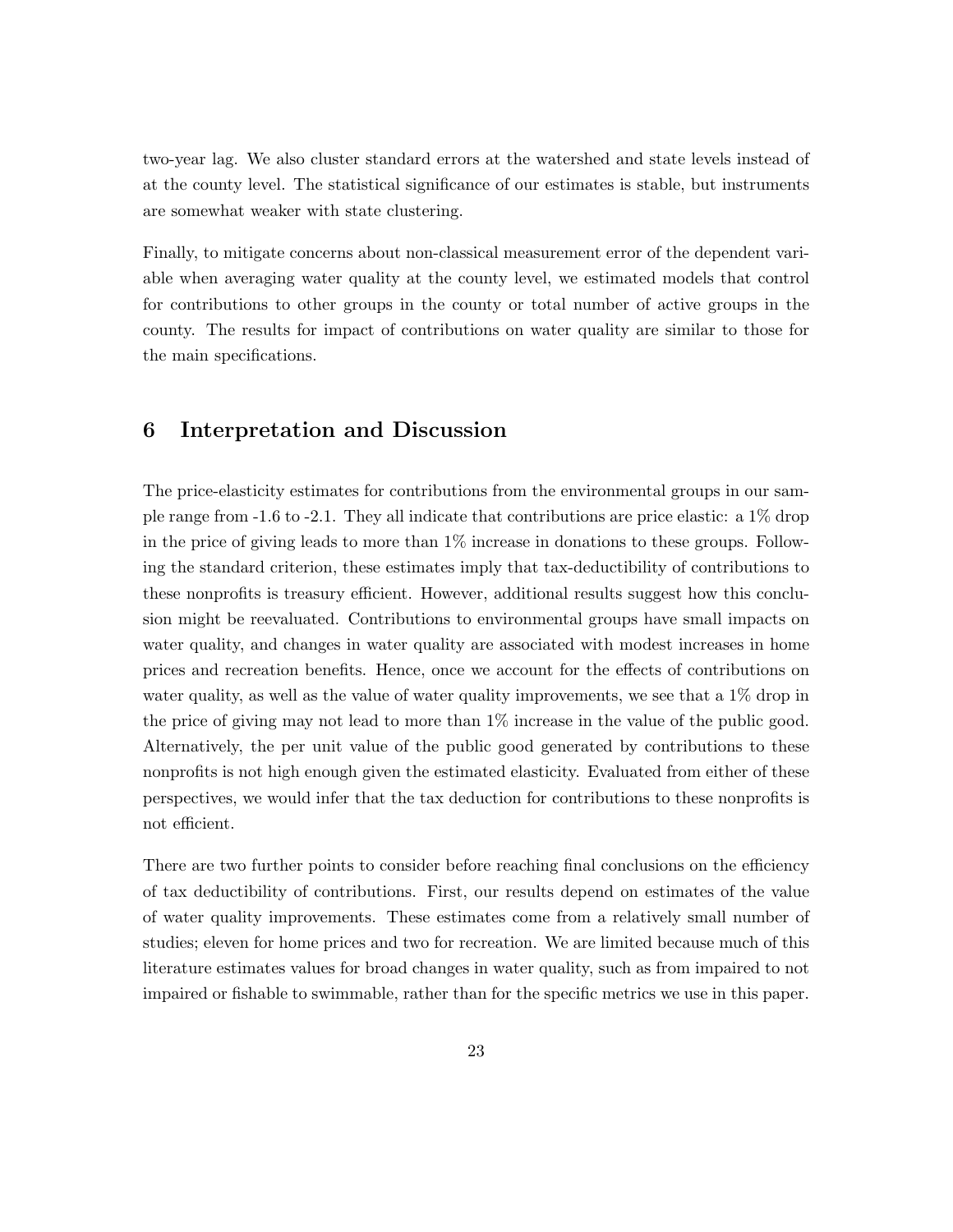Additionally, while our data cover the period 1989 - 2017, most of these studies are carried out for a single year, and they are more recent than a significant part of our data. The earliest one is from the year 2000, and most were published after 2010. Similarly, while our water quality measures come from water bodies located throughout the entire continental U.S., most of these studies use data for water bodies in single cities, counties, or states. Further, despite having few studies, there is considerable heterogeneity in data quality and methodological approach. Accordingly, the measured impacts of changes in water quality vary widely, both within and across metrics. Finally, the literature lacks recreation values for three of the five measures of water quality. Hence, we are underestimating values of water quality improvements. However, our conclusions still hold if we assume that the largest estimate for recreation value impacts we found (0.65% for Secchi-depth) applies to the water quality measures with missing recreation values. Our main objective is empirical analysis to illustrate how efficiency assessments change when we account for changes in output and value of the public good, not to estimate changes in the value of water quality resulting from contributions. Hence, we remain agnostic about potential shortcomings in the valuation studies, take the estimates at face value, and use them in our calculations. At the same time, we emphasize that this means the results in Table [5](#page-19-0) should be taken as illustrative rather than as actual estimates of changes in the value of the public good.

Second, in accounting for the value of the public good generated by contributions, we are looking at one side of the issue. Another relevant question is what the impact of a marginal dollar to government tax revenue rather than as giving to a nonprofit. Assessing the public good value impacts of tax revenue changes is beyond the scope of this paper. Yet, we can speculate. One challenge is that we don't know the appropriate counterfactual for the marginal dollar going to a nonprofit. That is, we don't know what the government will do with that dollar if it becomes tax revenue instead. A reasonable assumption is that tax dollars may be directed to nonprofits as government grants.<sup>[10](#page-23-0)</sup> In this case, an important consideration is whether such grants crowd in or crowd out contributions. If there is no crowding in or out of contributions, a decrease in government revenue means a decrease in government grants, but no changes in contributions, so the treasury efficiency threshold for elasticity remains at one. If there is crowding out, lower revenue means a decrease in

<span id="page-23-0"></span><sup>&</sup>lt;sup>10</sup>The government can also spend the tax revenue directly on water quality programs. We have not found estimates of the impacts of such programs that would allow a comparison with our estimates of the impacts of contributions to nonprofits.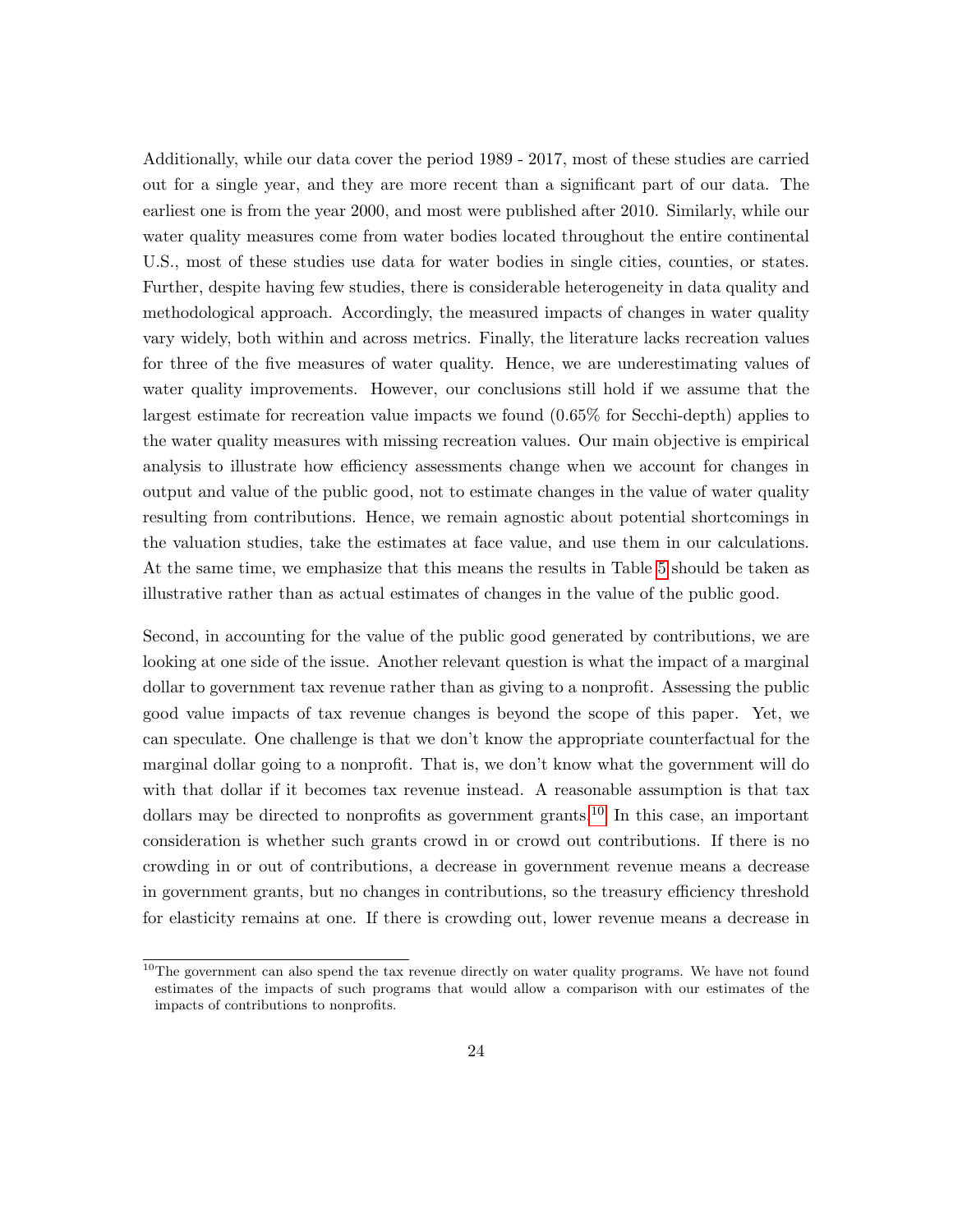grants, but an increase in contributions. Hence the efficiency threshold for elasticity would be less than one in absolute value (greater than  $-1$ ). Finally, if there is crowding in, a decrease in revenue means fewer grants, and a decrease in contributions. In this case, the efficiency threshold for elasticity is greater than one in absolute value (smaller than  $-1$ ).

The empirical evidence provides little support for classical (direct) crowding out of donations by government grants [\(Andreoni et al., 2014\)](#page-26-8). [Andreoni and Payne \(2011\)](#page-26-9) find that all of the crowding-out is attributable to fundraising and argue that there is no evidence of classical crowding-out. Instead, they find a slight crowding-in effect of government grants. Similarly, [Heutel \(2014\)](#page-27-11) finds some evidence of small crowding-in, which is statistically insignificant. Finally, if we include government grants in our contributions model, the esti-mated coefficient indicates crowding in.<sup>[11](#page-24-0)</sup> Therefore, if we assume that tax revenue is given to environmental groups as grants, the evidence suggests these grants might, to a small extent, crowd in contributions. In this case, efficiency would require an elasticity (slightly) greater than one (in absolute value). This would strengthen our conclusion, given that the calculated elasticities for the value of the public good are less than one.

## 7 Summary and Conclusions

Providing tax deductions for donations to nonprofit organizations is intended to elicit additional contributions to these groups, but it comes at the cost of forgone tax revenue for the government. In light of this trade-off, an extensive economics literature has evaluated the efficiency of these tax deductions by measuring the price elasticity of contributions. The standard criterion is that tax deductibility is treasury efficient if contributions are price elastic. If a one percent decrease in the price of giving increases contributions by more than one percent, then a dollar of forgone tax revenue yields more than a dollar of additional contributions. The main argument we make in this paper is that higher contributions are not the end goal. They are meaningful if and only if they lead to an increase in the value of the public good provided by nonprofits. Hence, when evaluating the efficiency of the tax deduction, we should measure whether a one percent change in the price of giving results in less or more than a one percent increase in the value of the public good provided by

<span id="page-24-0"></span> $11$ Our data on environmental groups includes government grants since 1997. Hence, because of the reduced sample size, we omit results for a model with this variable.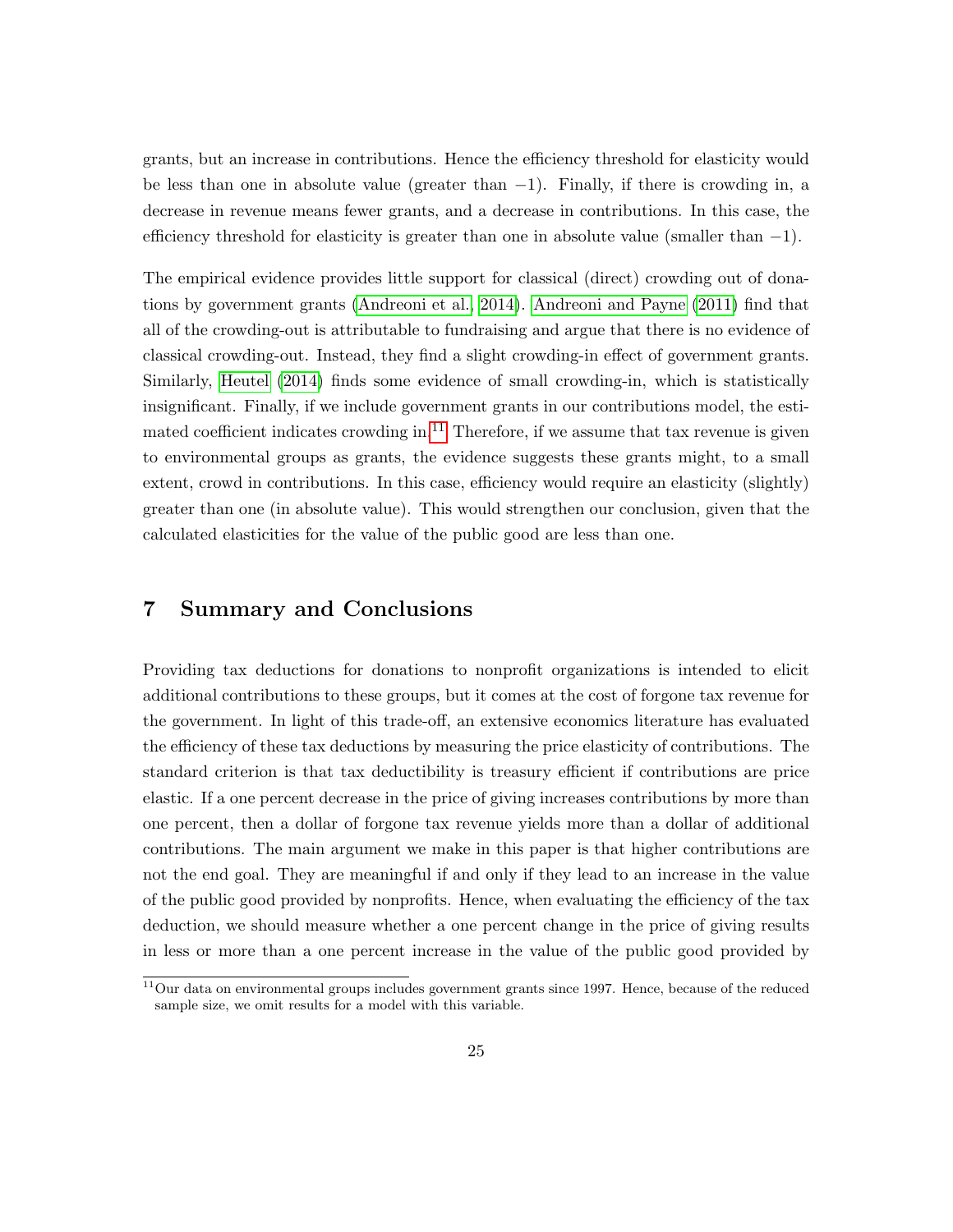nonprofits.

We do so in the context of environmental nonprofits focused on water resources. The public good they produce is improved water quality. We start by carrying out the traditional analysis, and estimate the price elasticity of contributions to these nonprofits. The estimated elasticites range from -1.6 to -2.1. Accordingly, by the standard criterion tax deductions for contributions to these nonprofits would be considered treasury efficient. We build on this first step by estimating public good provision models to measure the impact of contributions to environmental groups on water quality. Our estimates indicate that, while increases in contributions are associated with improvements in water quality, the magnitude of the impacts are relatively small. More precisely, a one percent increase in contributions leads to a less than one percent improvement in water quality measures. Finally, we use existing estimates of the value of water quality improvements from the non-market valuation literature. For each of our water quality measures, we calculate the percent increase in home values resulting from a one percent improvement in water quality. For phosphorus and Secchi-depth, we are also able to calculate percentage changes for recreational values. The impacts of changes in water quality on these values are also modest, all of them below one percent. This final step allows us to calculate the percentage change in the value of the public good associated with the increase in contributions that results from a one percent decrease in the price of giving. We find that, with the exception of the upper part of the range of values for Secchi-depth, a one-percent decrease in price of giving results in less than a one-percent increase in the value of the public good. Hence, while tax deductibility of contributions to these nonprofits would be considered efficient under the usual elasticity criterion, it may not be once we account for how contributions translate to public good provision and the value of that public good.

This conclusion is subject to an important caveat. The effects of water quality improvements on home prices provide a lower bound for the value of the public good for dissolved oxygen, temperature, and nitrogen, because values for recreation are not available for these measures. Additionally, we are not considering how tax revenues might impact the value of the public good if the marginal dollar is collected by the government rather than donated to environmental organizations. However, our intent is not to provide precise estimates of the efficiency of tax deduction, or to make a specific policy recommendation for these nonprofits. Rather, our point is to highlight that we should consider the effectiveness of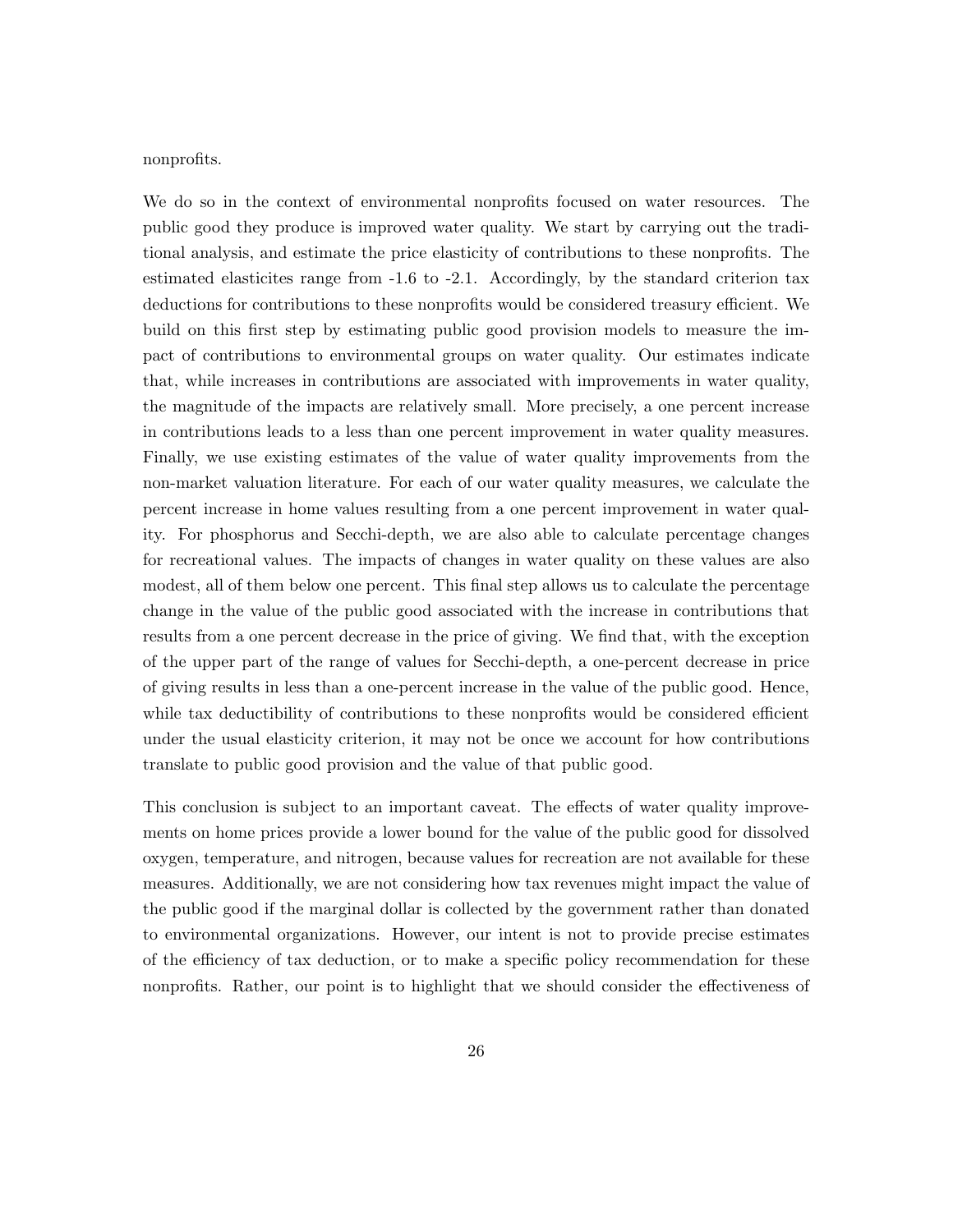nonprofits in producing public goods and the value of those public goods when thinking about the efficiency of tax deductibility of contributions. Our results provide proof of concept that conclusions about efficiency can be quite different when we do so.

## References

- <span id="page-26-1"></span>Albers, H. J., Ando, A. W., and Chen, X. (2008). Spatial-econometric analysis of attraction and repulsion of private conservation by public reserves. Journal of Environmental Economics and Management, 56(1):33–49.
- <span id="page-26-5"></span>Aldashev, G. and Verdier, T. (2010). Goodwill bazaar: NGO competition and giving to development. Journal of Development Economics, 91(1):48–63.
- <span id="page-26-7"></span>Almunia, M., Guceri, I., Lockwood, B., and Scharf, K. (2020). More giving or more givers? The effects of tax incentives on charitable donations in the UK. Journal of Public Economics, 183:104114.
- <span id="page-26-4"></span>Andreoni, J. (2006). Philanthropy. Handbook of the Economics of Giving, Altruism and Reciprocity, 2:1201–1269.
- <span id="page-26-8"></span>Andreoni, J., Payne, A., and Smith, S. (2014). Do grants to charities crowd out other income? Evidence from the uk. Journal of Public Economics, 114:75–86.
- <span id="page-26-9"></span>Andreoni, J. and Payne, A. A. (2011). Is crowding out due entirely to fundraising? Evidence from a panel of charities. Journal of Public Economics, 95(5-6):334–343.
- <span id="page-26-0"></span>Aprill, E. P. (2000). Churches, politics, and the charitable contribution deduction. BCL Rev., 42:843.
- <span id="page-26-3"></span>Bakija, J. and Heim, B. T. (2011). How does charitable giving respond to incentives and income? New estimates from panel data. *National Tax Journal*, 64(2):615–650.
- <span id="page-26-2"></span>Bradley, R., Holden, S., and McClelland, R. (2005). A robust estimation of the effects of taxation on charitable contributions. Contemporary Economic Policy, 23(4):545–554.
- <span id="page-26-6"></span>Castaneda, M. A., Garen, J., and Thornton, J. (2008). Competition, contractibility, and the market for donors to nonprofits. The Journal of Law, Economics,  $\mathcal C$  Organization,  $24(1):215-246.$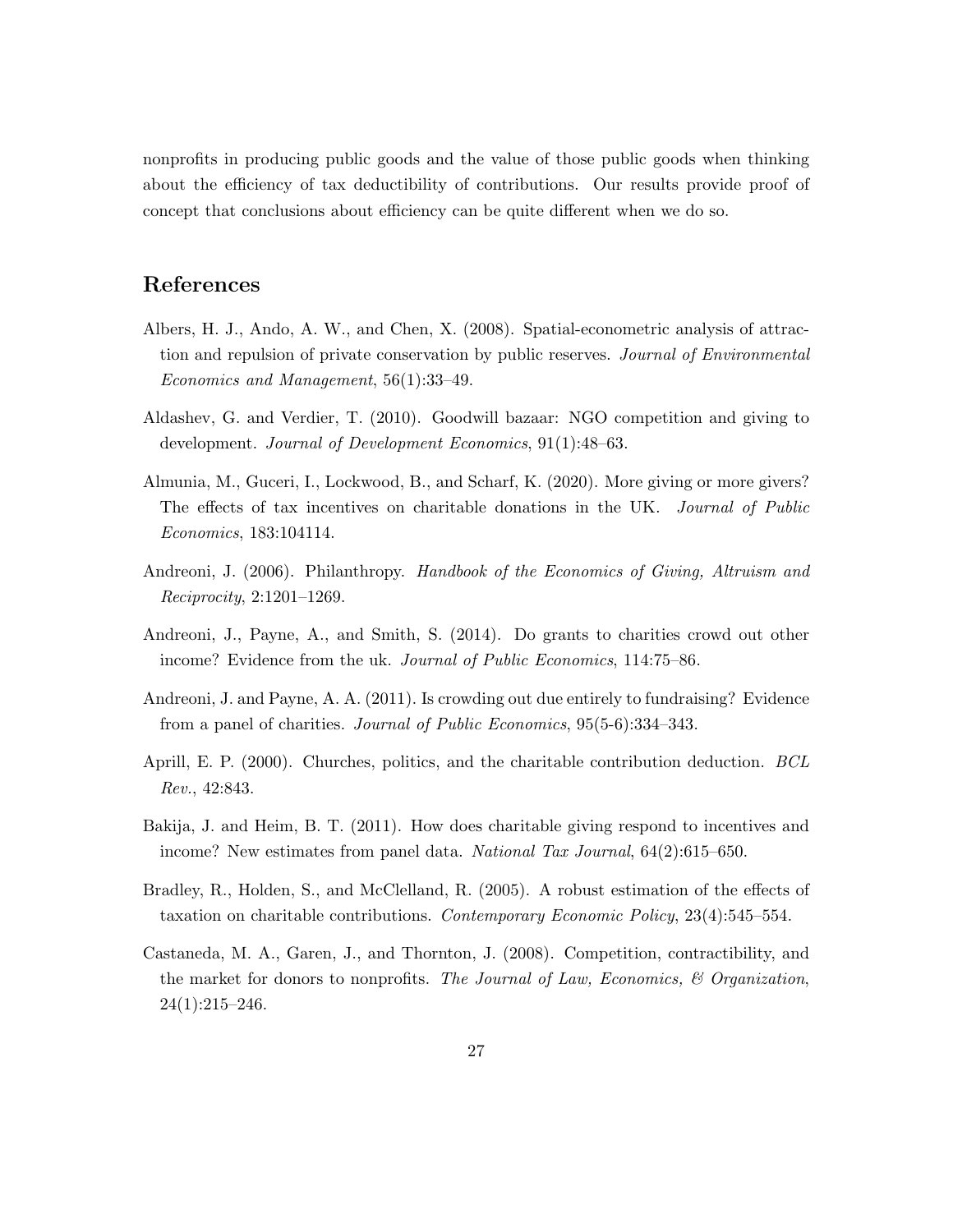- <span id="page-27-0"></span>Center on Philanthropy at Indiana University (2021). Giving usa 2021. [https://philan](https://philanthropy.iupui.edu/news-events/news-item/giving-usa-2021:-in-a-year-of-unprecedented-events-and-challenges,-charitable-giving-reached-a-record-$471.44-billion-in-2020.html?id=361) [thropy.iupui.edu/news-events/news-item/giving-usa-2021:-in-a-year-of-un](https://philanthropy.iupui.edu/news-events/news-item/giving-usa-2021:-in-a-year-of-unprecedented-events-and-challenges,-charitable-giving-reached-a-record-$471.44-billion-in-2020.html?id=361) precedented-events-and-challenges,[-charitable-giving-reached-a-record-\\$4](https://philanthropy.iupui.edu/news-events/news-item/giving-usa-2021:-in-a-year-of-unprecedented-events-and-challenges,-charitable-giving-reached-a-record-$471.44-billion-in-2020.html?id=361) [71.44-billion-in-2020.html?id=361](https://philanthropy.iupui.edu/news-events/news-item/giving-usa-2021:-in-a-year-of-unprecedented-events-and-challenges,-charitable-giving-reached-a-record-$471.44-billion-in-2020.html?id=361), accessed 09-07-2021.
- <span id="page-27-1"></span>Duquette, N. J. (2016). Do tax incentives affect charitable contributions? Evidence from public charities' reported revenues. Journal of Public Economics, 137:51–69.
- <span id="page-27-5"></span>Fack, G. and Landais, C. (2010). Are tax incentives for charitable giving efficient? Evidence from France. American Economic Journal: Economic Policy, 2(2):117–41.
- <span id="page-27-8"></span>Feenberg, D. and Coutts, E. (1993). An introduction to the TAXSIM model. *Journal of* Policy Analysis and Management, 12(1):189–194.
- <span id="page-27-6"></span>Galle, B. (2017). How do nonprofit firms respond to tax policy? Public Finance Review, 45(3):364–394.
- <span id="page-27-9"></span>Gibbs, J. P., Halstead, J. M., Boyle, K. J., and Huang, J.-C. (2002). An hedonic analysis of the effects of lake water clarity on New Hampshire lakefront properties. Agricultural and Resource Economics Review, 31(1):39–46.
- <span id="page-27-7"></span>Glaeser, E. L. and Shleifer, A. (2001). Not-for-profit entrepreneurs. Journal of Public Economics, 81(1):99–115.
- <span id="page-27-4"></span>Grant, L. and Langpap, C. (2019). Private provision of public goods by environmental groups. Proceedings of the National Academy of Sciences, 116(12):5334–5340.
- <span id="page-27-3"></span>Grant, L. and Langpap, C. (2020). Willingness to contribute as a component of the social cost of water pollution. Land Economics, 96(4):573–588.
- <span id="page-27-2"></span>Grant, L. E. and Grooms, K. K. (2017). Do nonprofits encourage environmental compliance? Journal of the Association of Environmental and Resource Economists, 4(S1):S261–S288.
- <span id="page-27-11"></span>Heutel, G. (2014). Crowding out and crowding in of private donations and government grants. Public Finance Review, 42(2):143–175.
- <span id="page-27-10"></span>Keeler, B. L., Wood, S. A., Polasky, S., Kling, C., Filstrup, C. T., and Downing, J. A. (2015). Recreational demand for clean water: Evidence from geotagged photographs by visitors to lakes. Frontiers in Ecology and the Environment, 13(2):76–81.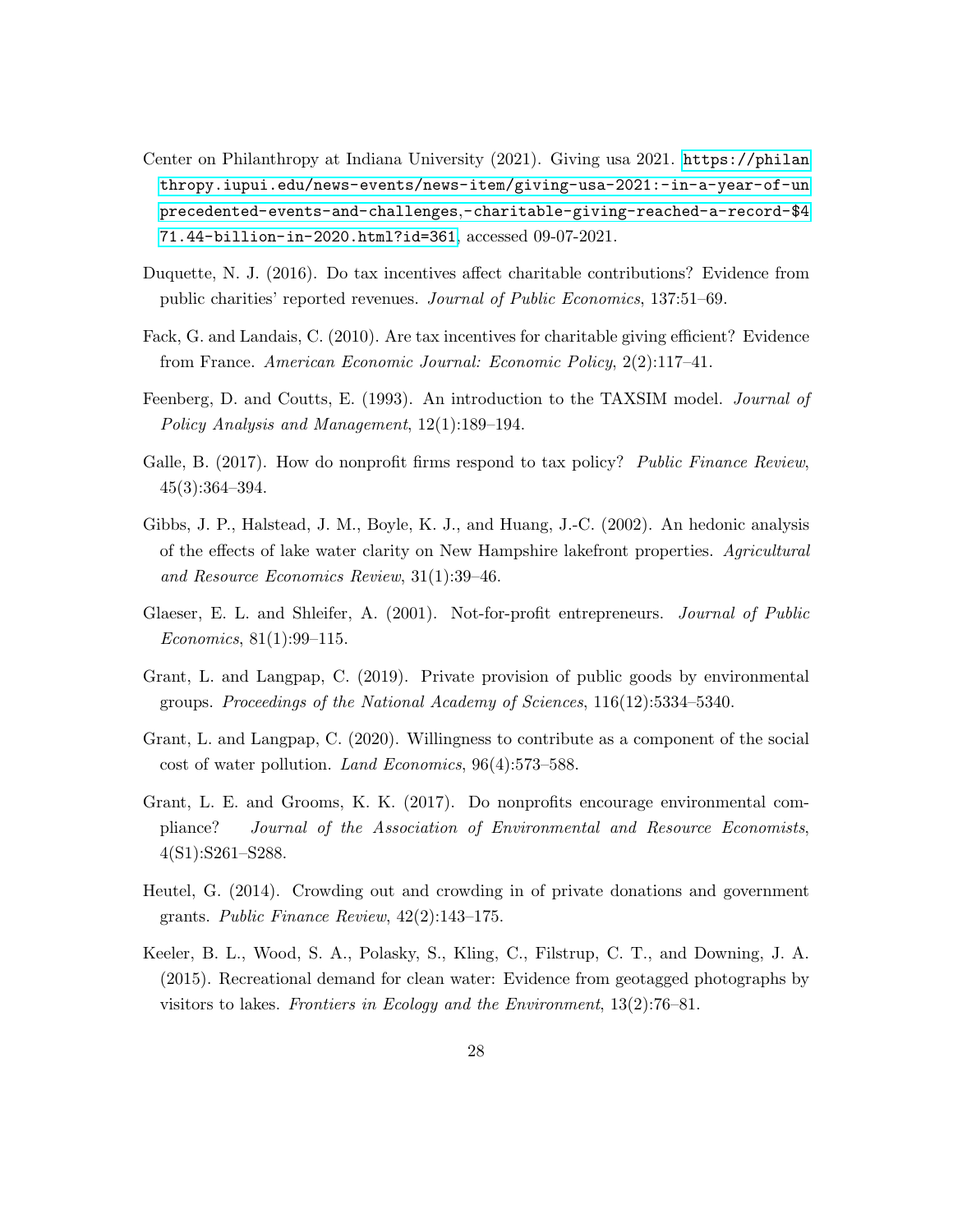- <span id="page-28-10"></span>Keiser, D. A. (2019). The missing benefits of clean water and the role of mismeasured pollution. Journal of the Association of Environmental and Resource Economists, 6(4):669– 707.
- <span id="page-28-5"></span>Keiser, D. A. and Shapiro, J. S. (2019). Consequences of the clean water act and the demand for water quality. The Quarterly Journal of Economics, 134(1):349–396.
- <span id="page-28-3"></span>Kosnik, L.-R. D. (2006). Sources of bureaucratic delay: a case study of ferc dam relicensing. Journal of Law, Economics, and Organization, 22(1):258–288.
- <span id="page-28-7"></span>Liu, H., Gopalakrishnan, S., Browning, D., and Sivandran, G. (2019). Valuing water quality change using a coupled economic-hydrological model. Ecological Economics, 161:32–40.
- <span id="page-28-8"></span>Michael, H. J., Boyle, K. J., and Bouchard, R. (2000). Does the measurement of environmental quality affect implicit prices estimated from hedonic models? Land Economics, pages 283–298.
- <span id="page-28-9"></span>Moore, M. R., Doubek, J. P., Xu, H., and Cardinale, B. J. (2020). Hedonic price estimates of lake water quality: Valued attribute, instrumental variables, and ecological-economic benefits. Ecological Economics, 176:106692.
- <span id="page-28-0"></span>National Center for Charitable Statistics (2019). The nonprofit sector in brief. [https:](https://nccs.urban.org/project/nonprofit-sector-brief#overview) [//nccs.urban.org/project/nonprofit-sector-brief#overview](https://nccs.urban.org/project/nonprofit-sector-brief#overview), accessed 09-07- 2021.
- <span id="page-28-6"></span>Netusil, N. R., Kincaid, M., and Chang, H. (2014). Valuing water quality in urban watersheds: A comparative analysis of Johnson Creek, Oregon, and Burnt Bridge Creek, Washington. Water Resources Research, 50(5):4254–4268.
- <span id="page-28-4"></span>Okten, C. and Weisbrod, B. A. (2000). Determinants of donations in private nonprofit markets. *Journal of public economics*,  $75(2):255-272$ .
- <span id="page-28-2"></span>Parker, D. P. and Thurman, W. N. (2011). Crowding out open space: The effects of federal land programs on private land trust conservation. Land Economics,  $87(2):202-222$ .
- <span id="page-28-1"></span>Peloza, J. and Steel, P. (2005). The price elasticities of charitable contributions: A metaanalysis. Journal of Public Policy & Marketing,  $24(2):260-272$ .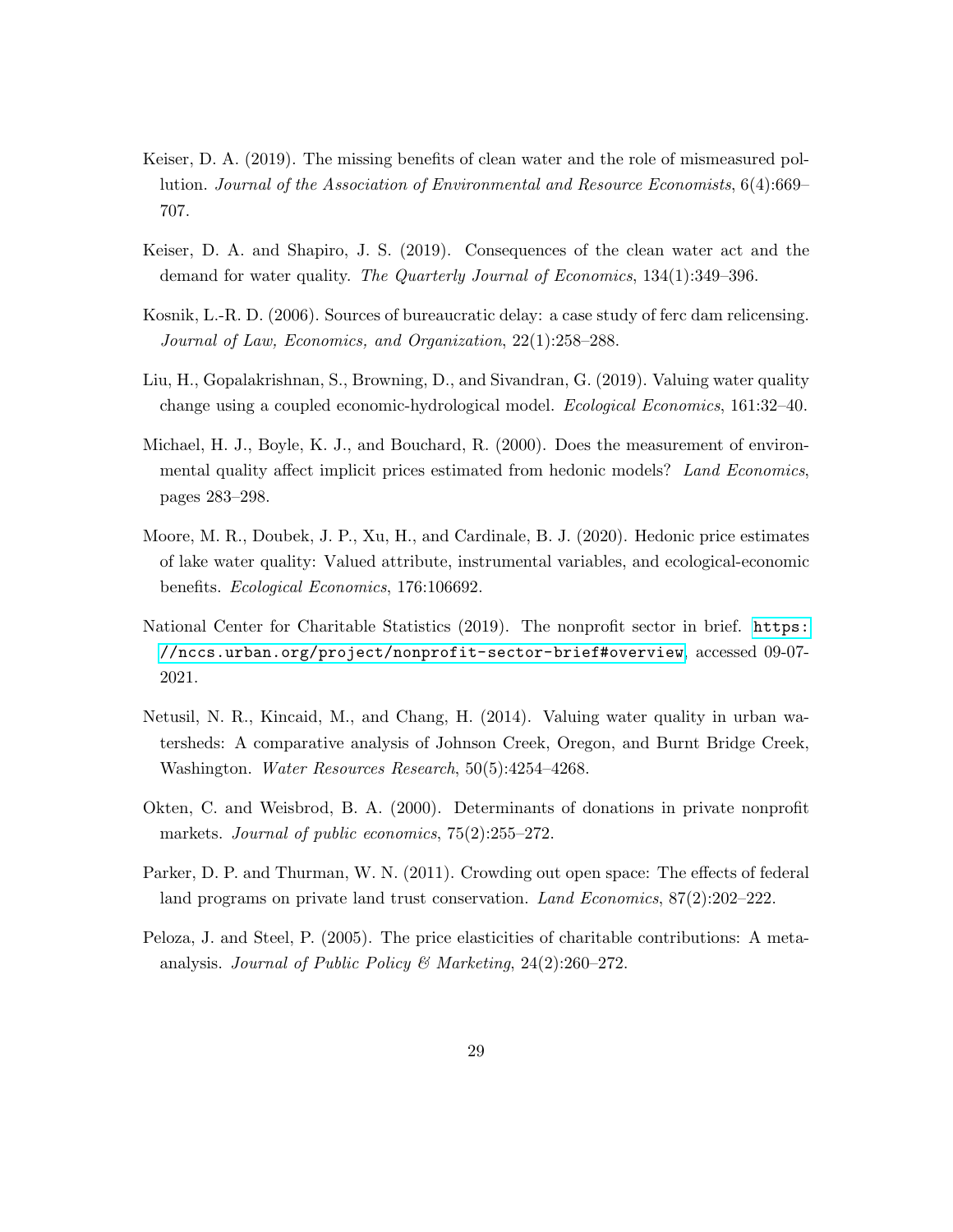- <span id="page-29-7"></span>Poor, P. J., Boyle, K. J., Taylor, L. O., and Bouchard, R. (2001). Objective versus subjective measures of water clarity in hedonic property value models. Land Economics, 77(4):482–493.
- <span id="page-29-5"></span>Poor, P. J., Pessagno, K. L., and Paul, R. W. (2007). Exploring the hedonic value of ambient water quality: A local watershed-based study. Ecological Economics,  $60(4)$ :797–806.
- <span id="page-29-2"></span>Rose-Ackerman, S. (1982). Charitable giving and "excessive" fundraising. The Quarterly Journal of Economics, 97(2):193–212.
- <span id="page-29-3"></span>Rose-Ackerman, S. (1996). Altruism, nonprofits, and economic theory. *Journal of economic* literature, 34(2):701–728.
- <span id="page-29-9"></span>Rosenberger, R. S., White, E. M., Kline, J. D., and Cvitanovich, C. (2017). Recreation economic values for estimating outdoor recreation economic benefits from the national forest system. Gen. Tech. Rep. PNW-GTR-957. Portland, OR: US Department of Agriculture, Forest Service, Pacific Northwest Research Station. 33 p., 957.
- <span id="page-29-1"></span>Saez, E. (2004). The optimal treatment of tax expenditures. Journal of Public Economics, 88(12):2657–2684.
- <span id="page-29-0"></span>Sundberg, J. O. (2006). Private provision of a public good: Land trust membership. Land Economics, 82(3):353–366.
- <span id="page-29-6"></span>Walsh, P. J. and Milon, J. W. (2016). Nutrient standards, water quality indicators, and economic benefits from water quality regulations. Environmental and Resource Economics, 64(4):643–661.
- <span id="page-29-8"></span>Walsh, P. J., Milon, J. W., and Scrogin, D. O. (2011). The spatial extent of water quality benefits in urban housing markets. Land Economics, 87(4):628–644.
- <span id="page-29-4"></span>Werker, E. and Ahmed, F. Z. (2008). What do nongovernmental organizations do? Journal of Economic Perspectives, 22(2):73–92.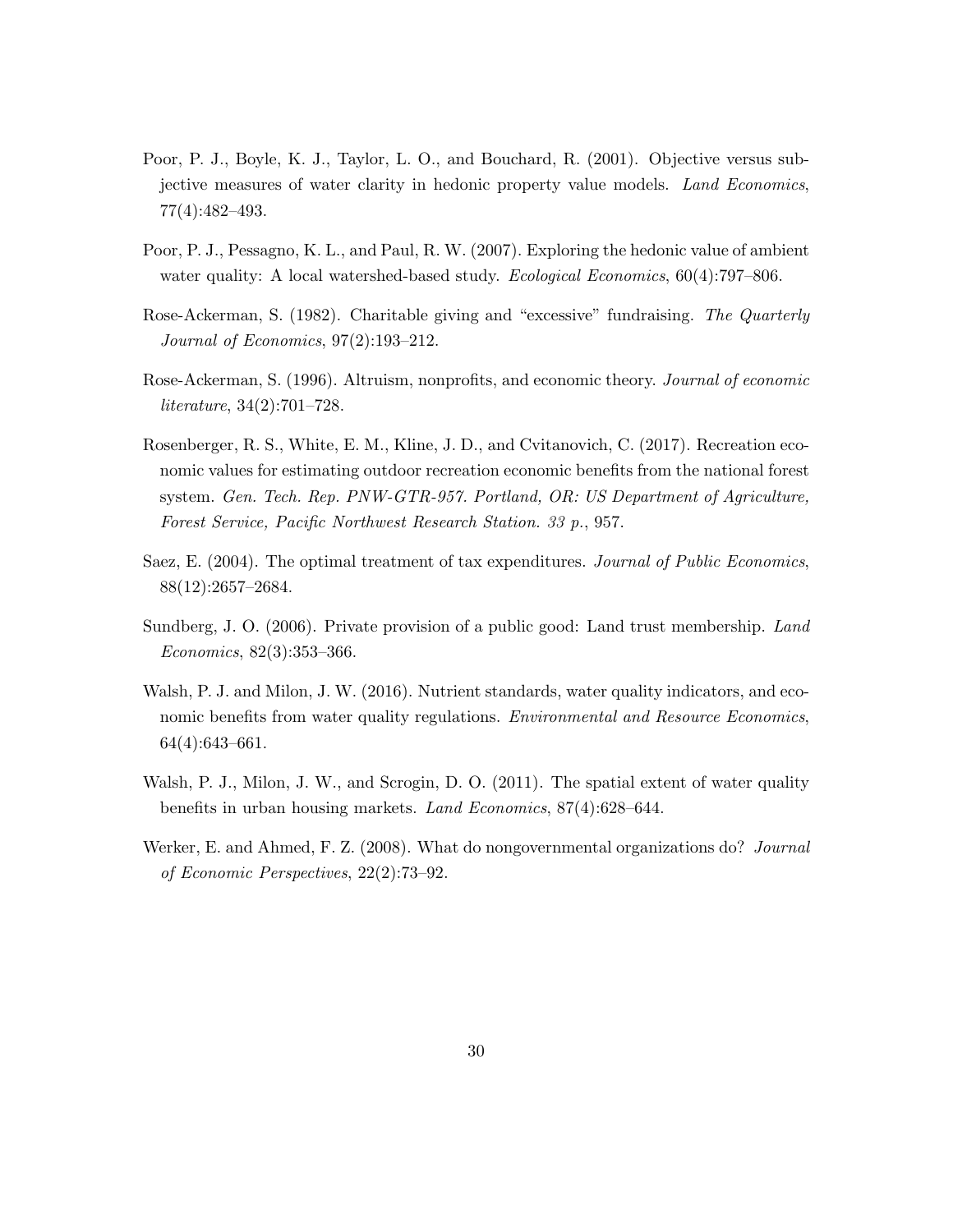# Appendix

# A.1 Supplementary

| Table A.1. Water Quality, First Stage - County Means |  |  |  |
|------------------------------------------------------|--|--|--|
|                                                      |  |  |  |

<span id="page-30-0"></span>

|                                      | D <sub>O</sub>             | Temperature          | Nitrogen             | Phosphorus           |
|--------------------------------------|----------------------------|----------------------|----------------------|----------------------|
|                                      | $-3.777***$                |                      | $-3.933***$          | $-3.622***$          |
| $ln(Tax Price)$ (%)                  |                            | $-4.547***$          |                      |                      |
|                                      | (0.752)<br>$-0.806***$     | (0.968)<br>$-0.585*$ | (0.884)<br>$-0.569*$ | (0.890)<br>$-0.577*$ |
| Ag Land, County $(\%)$               | (0.269)                    | (0.339)              | (0.327)              | (0.320)              |
| Urban Land, County $(\%)$            | $-0.875**$                 | $-0.762**$           | $-0.548*$            | $-0.502$             |
|                                      | (0.342)                    | (0.349)              | (0.323)              | (0.339)              |
|                                      |                            |                      |                      |                      |
| Population Density, County           | $4.80e-05$                 | 3.47e-05             | 3.04e-06             | 1.57e-06             |
|                                      | $(3.87e-05)$               | $(3.35e-05)$         | $(1.23e-05)$         | $(1.36e-05)$         |
| Per Capita Income, County (USD)      | $4.72e-06$                 | $6.39e-06$           | 5.33e-06             | $4.51e-06$           |
|                                      | $(3.28e-06)$<br>$2.737***$ | $(4.06e-06)$         | $(3.54e-06)$         | $(3.24e-06)$         |
| College, County $(\%)$               |                            | $1.980**$            | 1.265                | $1.919**$            |
|                                      | (0.761)                    | (0.929)              | (0.840)              | (0.805)              |
| Republican, County $(\%)$            | 0.0126                     | $-0.173$             | $-0.0257$            | $-0.144$             |
|                                      | (0.266)                    | (0.321)              | (0.297)              | (0.284)              |
| Unemployment Rate, County            | $-5.096**$                 | $-7.258***$          | $-7.479**$           | $-6.480**$           |
|                                      | (2.495)                    | (2.794)              | (2.981)              | (2.717)              |
| White, County $(\%)$                 | $-0.945**$                 | $-1.213**$           | $-0.751$             | $-0.907*$            |
|                                      | (0.451)                    | (0.520)              | (0.498)              | (0.486)              |
| Mean Precipitation, County (1,000mm) | $8.49e-05$                 | 1.14e-05             | 0.000296             | 0.000322             |
|                                      | (0.000313)                 | (0.000409)           | (0.000445)           | (0.000365)           |
| (Mean Precipitation) <sup>2</sup>    | $-1.41e-08$                | 2.23e-08             | $-5.01e-08$          | $-8.07e-08$          |
|                                      | $(1.05e-07)$               | $(1.44e-07)$         | $(1.66e-07)$         | $(1.30e-07)$         |
| CWA Violations, County               | $-9.05e-05$                | $-0.000117$          | $-0.000205$          | $-0.000151$          |
|                                      | (0.000219)                 | (0.000223)           | (0.000233)           | (0.000197)           |
| Government Expenditures, State (USD) | $-8.92e-10$                | $2.61e-10$           | $-7.59e-11$          | $-3.46e-10$          |
|                                      | $(1.79e-0.9)$              | $(2.33e-0.9)$        | $(2.25e-0.9)$        | $(2.61e-0.9)$        |
| Observations                         | 64,626                     | 47,518               | 46,821               | 54,530               |
| Kleibergen-Paap Wald rk F-statistic  | 25.25                      | 22.07                | 19.81                | 16.56                |
| Prob > F                             | 0.0000                     | 0.0000               | 0.0000               | 0.0000               |

Note: Robust standard errors in parentheses, clustered at county level; significance indicated as \*\*\* p<0.01, \*\* p<0.05, \* p<0.1.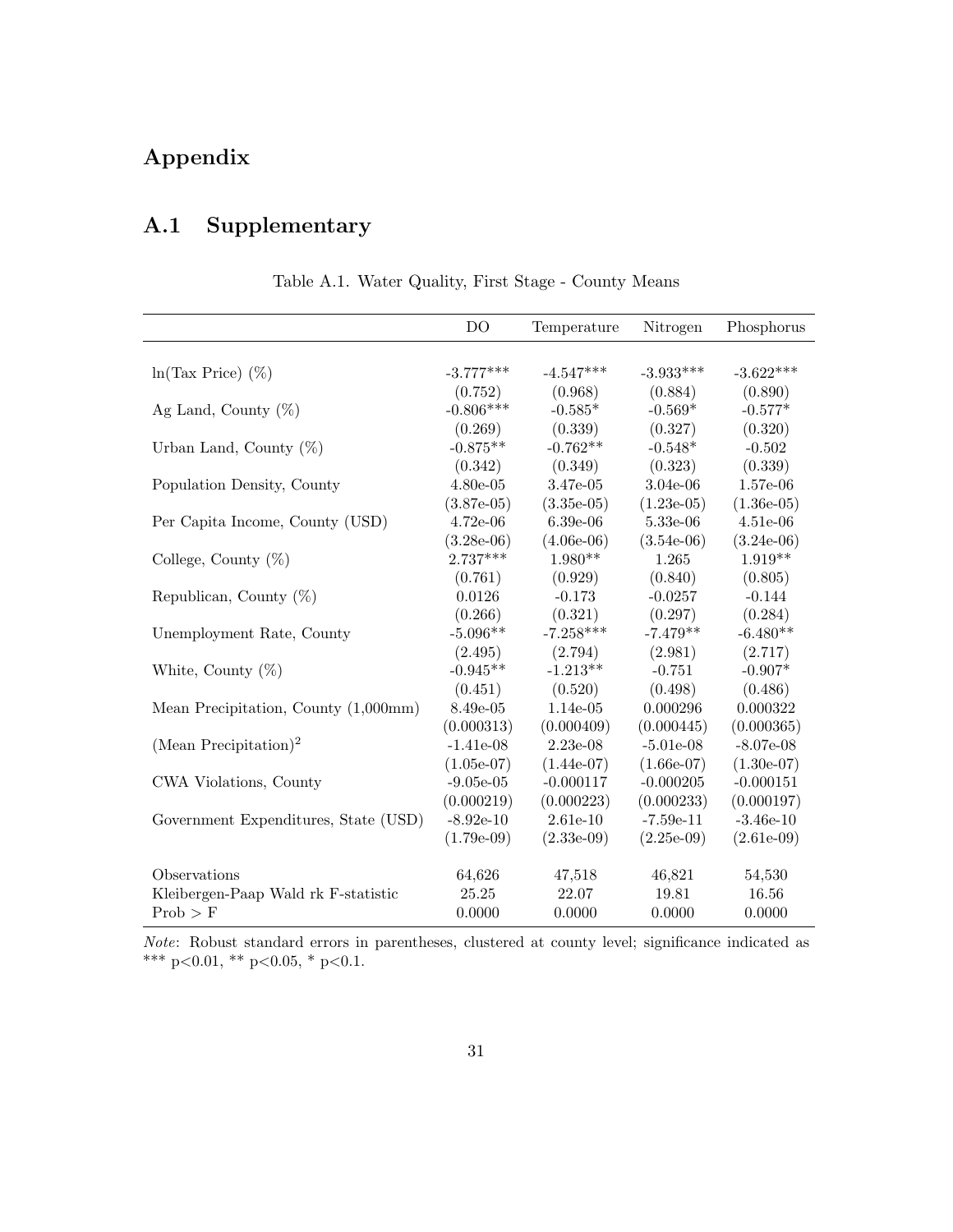<span id="page-31-0"></span>

|                                          | D <sub>O</sub> | Temperature   | Nitrogen      | Phosphorus    |
|------------------------------------------|----------------|---------------|---------------|---------------|
|                                          |                |               |               |               |
| ln(Tax Price)                            | $-4.050***$    | $-4.756***$   | $-3.872***$   | $-3.417***$   |
|                                          | (0.722)        | (0.805)       | (0.773)       | (0.765)       |
| Ag Land, County $(\%)$                   | $-0.554**$     | $-0.522*$     | $-0.528*$     | $-0.520*$     |
|                                          | (0.266)        | (0.270)       | (0.274)       | (0.276)       |
| Urban Land, County $(\%)$                | $-0.604**$     | $-0.571*$     | $-0.524*$     | $-0.598**$    |
|                                          | (0.289)        | (0.292)       | (0.293)       | (0.294)       |
| Population Density, County               | $-4.50e-06$    | $-3.18e-06$   | $1.02e-06$    | $-2.50e-06$   |
|                                          | $(6.55e-06)$   | $(6.47e-06)$  | $(6.79e-06)$  | $(6.62e-06)$  |
| Per Capita Income, County (USD)          | $5.56e-06*$    | $5.29e-06*$   | $5.31e-06*$   | 4.77e-06      |
|                                          | $(3.04e-06)$   | $(3.12e-06)$  | $(3.11e-06)$  | $(3.03e-06)$  |
| College, County $(\%)$                   | $2.347***$     | $1.991***$    | $1.661**$     | $2.044***$    |
|                                          | (0.694)        | (0.743)       | (0.715)       | (0.691)       |
| Republican, County $(\%)$                | $-0.308$       | $-0.298$      | $-0.467*$     | $-0.433*$     |
|                                          | (0.247)        | (0.246)       | (0.251)       | (0.246)       |
| Unemployment Rate, County                | $-4.856**$     | $-5.648**$    | $-6.380***$   | $-6.289***$   |
|                                          | (2.271)        | (2.378)       | (2.378)       | (2.392)       |
| White, County $(\%)$                     | $-0.949**$     | $-0.927**$    | $-0.802*$     | $-0.766*$     |
|                                          | (0.423)        | (0.435)       | (0.445)       | (0.439)       |
| Mean Precipitation, County $(1,000s$ mm) | 0.000292       | 0.000140      | 0.000355      | 0.000184      |
|                                          | (0.000294)     | (0.000281)    | (0.000298)    | (0.000279)    |
| (Mean Precipitation) <sup>2</sup>        | $-8.44e-08$    | $-2.60e-08$   | $-1.09e-07$   | $-4.59e-08$   |
|                                          | $(1.01e-07)$   | $(9.70e-08)$  | $(1.03e-07)$  | $(9.41e-08)$  |
| CWA Violations, County                   | $-0.000157$    | $-0.000242$   | $-0.000130$   | $-0.000189$   |
|                                          | (0.000225)     | (0.000247)    | (0.000251)    | (0.000234)    |
| Government Expenditures, State (USD)     | $-2.76e-09$    | $-1.58e-09$   | $-0$          | $-1.28e-09$   |
|                                          | $(1.86e-0.9)$  | $(1.96e-0.9)$ | $(2.16e-0.9)$ | $(1.96e-0.9)$ |
| Observations                             | 73,936         | 73,623        | 67,869        | 71,145        |
| Kleibergen-Paap Wald rk F-statistic      | 31.51          | 34.91         | 25.11         | 19.96         |
| $Prob$ > F                               | 0.0000         | 0.0000        | 0.0000        | 0.0000        |

Table A.2. Water Quality, First Stage - Means for Nearest Monitors

Note: Robust standard errors in parentheses, clustered at county level; significance indicated as \*\*\* p<0.01, \*\* p<0.05, \* p<0.1.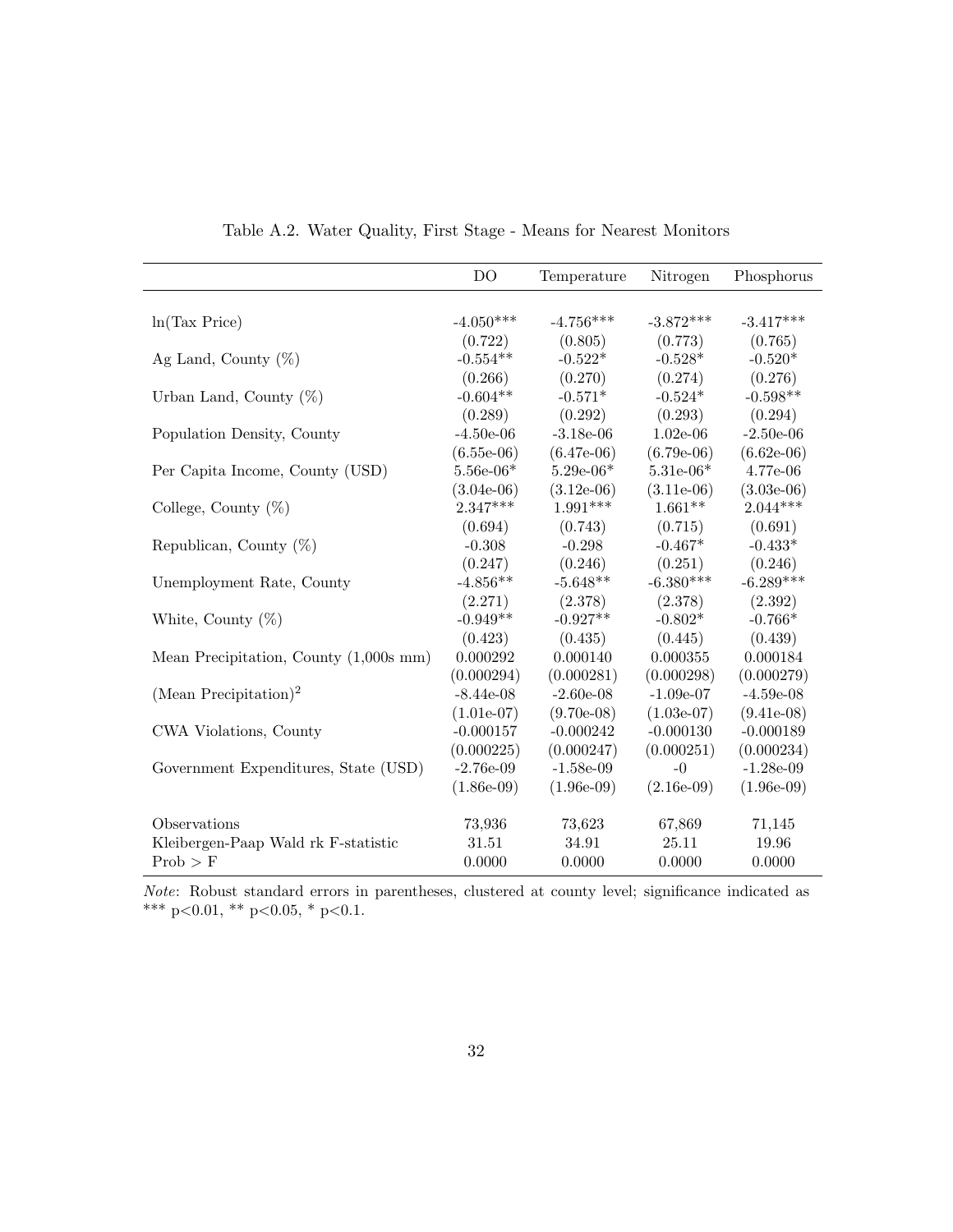<span id="page-32-0"></span>

|                          |                   | Impact of $1\%$ change |           |                                                |
|--------------------------|-------------------|------------------------|-----------|------------------------------------------------|
| Metric of                | Home              | Recreation             |           |                                                |
| Water Quality            | Prices            | Benefits               | Location  | Sources                                        |
| Dissolved Ox. (increase) | $0.61\%$          |                        | <b>OR</b> | Netusil et al. $(2014)$                        |
| Temperature (decrease)   | $0.61\%$          |                        | <b>OR</b> | Netusil et al. $(2014)$                        |
| Nitrogen (decrease)      | $0.14\%$          |                        | MD, FL    | Poor et al. $(2007)$ ,                         |
|                          |                   |                        |           | Walsh and Milon (2016)                         |
| Phosphorus (decrease)    | $0.03\%$          | $0.13\% - 0.17\%$      | FL        | Walsh and Milon (2016)                         |
|                          |                   |                        | US        | Keiser $(2019)$                                |
| Secchi Depth (increase)  | $0.02\% - 0.49\%$ | $0.59\% - 0.65\%$      | 32 states | Gibbs et al. $(2002)$ ,                        |
|                          |                   |                        | IA, MN    | Walsh et al. (2011), Liu et al. (2019),        |
|                          |                   |                        |           | Moore et al. $(2020)$ , Keeler et al. $(2015)$ |

|                                                                       | Table A.3. Value Of The Public Good: |  |  |  |
|-----------------------------------------------------------------------|--------------------------------------|--|--|--|
| Effects Of Water Quality On Home Prices and Water Recreation Benefits |                                      |  |  |  |

Note: Direction of effect on value in (parentheses).

|  |  |  |  |  |  |  |  |  | Table A.4. Per Unit Value of the Public Good Generated by Contributions |
|--|--|--|--|--|--|--|--|--|-------------------------------------------------------------------------|
|--|--|--|--|--|--|--|--|--|-------------------------------------------------------------------------|

<span id="page-32-1"></span>

| Metric of<br>Water Quality | Marginal Effect of<br>Contributions on Water Quality | Marginal Value of<br>Changes in Water Quality | Per Unit Value of<br>Public Good $(\alpha)$ |
|----------------------------|------------------------------------------------------|-----------------------------------------------|---------------------------------------------|
| Dissolved Ox. (County)     | 0.0000103                                            | 20,466                                        | 0.21                                        |
| Dissolved Ox. (Nearest)    | 0.00000698                                           | 20,466                                        | 0.14                                        |
| Temperature (County)       | $-0.0000183$                                         | 11,722                                        | 0.21                                        |
| Temperature (Nearest)      | $-0.0000145$                                         | 11,722                                        | 0.17                                        |
| Nitrogen (County)          | $-0.00000204$                                        | $23.598 - 57.162$                             | $0.05 - 0.12$                               |
| Nitrogen (Nearest)         | $-0.00000168$                                        | $23,598 - 57,162$                             | $0.04 - 0.10$                               |
| Phosphorus (County)        | $-0.000000689$                                       | 531,974                                       | 0.37                                        |
| Phosphorus (Nearest)       | $-0.00000065$                                        | 531,974                                       | 0.35                                        |
| Secchi Depth (County)      | 0.00000654                                           | $2,036 - 102,114$                             | $0.01 - 0.67$                               |
| Secchi Depth (Nearest)     | 0.00000519                                           | $2,036 - 102,114$                             | $0.01 - 0.53$                               |

Note: